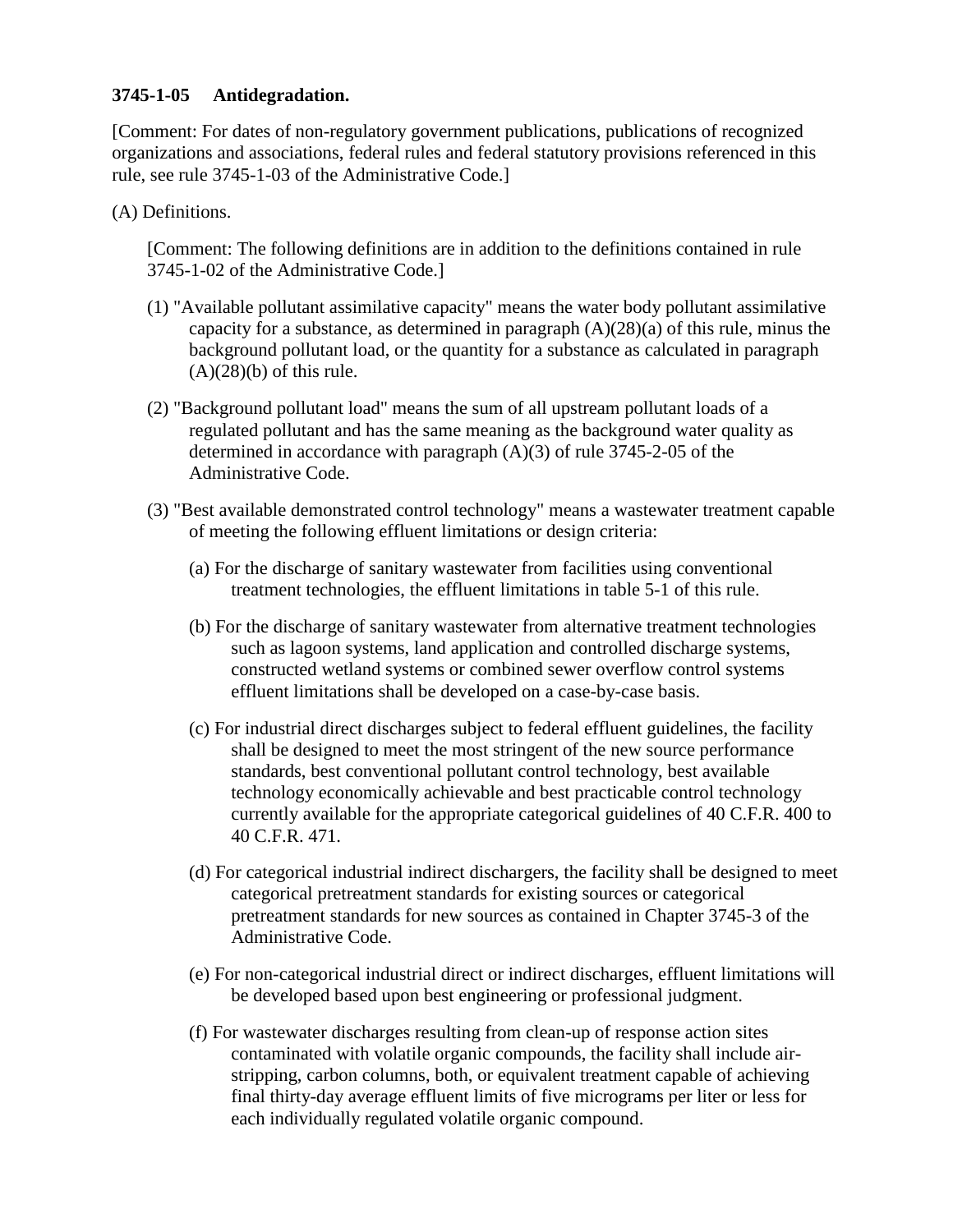- (4) "Control document" means any authorization issued by a state or federal agency to any source of pollutants to waters under its jurisdiction that specifies conditions under which the source is allowed to operate.
- (5) "Declining fish species" mean those species listed in table 5-2 of this rule. Declining fish species are native species that have declined in distribution across Ohio based on collection records since 1978 compared to historical distributions of fish species.
- (6) "Designated uses" mean those uses assigned in this chapter for a water body or segment whether or not those uses are being attained. Specific designated uses are defined in rule 3745-1-07 of the Administrative Code.
- (7) "Director" means the director of the Ohio environmental protection agency, or the director of the Ohio department of agriculture for projects or activities governed under Chapter 903. of the Revised Code.
- (8) "Existing uses" mean those uses actually attained in the water body on or after November 28, 1975.
- (9) "Existing source" means any treatment works or disposal system, and its associated treatment or production capacity that:
	- (a) Was built, operational and discharging prior to July 1, 1993.
	- (b) Was authorized by a permit to install or national pollutant discharge elimination system permit issued after July 1, 1993.

An individual or a collection of several household sewage treatment systems does not constitute an existing source.

- (10) "High quality waters" mean all surface waters of the state except limited quality waters. Pursuant to division (A)(2) of section 6111.12 of the Revised Code, four categories of high quality waters are hereby recognized and described in this paragraph. Categorizations of specific water bodies shall follow the procedures in paragraph (E) of this rule.
	- (a) "General high quality waters" are wetlands categorized as category 2 or 3 in accordance with rule 3745-1-54 of the Administrative Code and other surface waters that are not specifically categorized limited quality waters, superior high quality waters, outstanding state waters, or outstanding national resource waters.
	- (b) "Superior high quality waters" are surface waters that possess exceptional ecological values and that have been so categorized pursuant to paragraph (E) of this rule. Except as provided in this rule, exceptional ecological values shall be assessed based upon a combination of the presence of threatened or endangered species and a high level of biological integrity. The following factors shall be considered in determining exceptional ecological value: providing habitat for Ohio or federal endangered species; providing habitat for Ohio threatened species; harboring stable populations of a declining fish species that coincide with the presence of suitable habitat for that species, or that coincide with an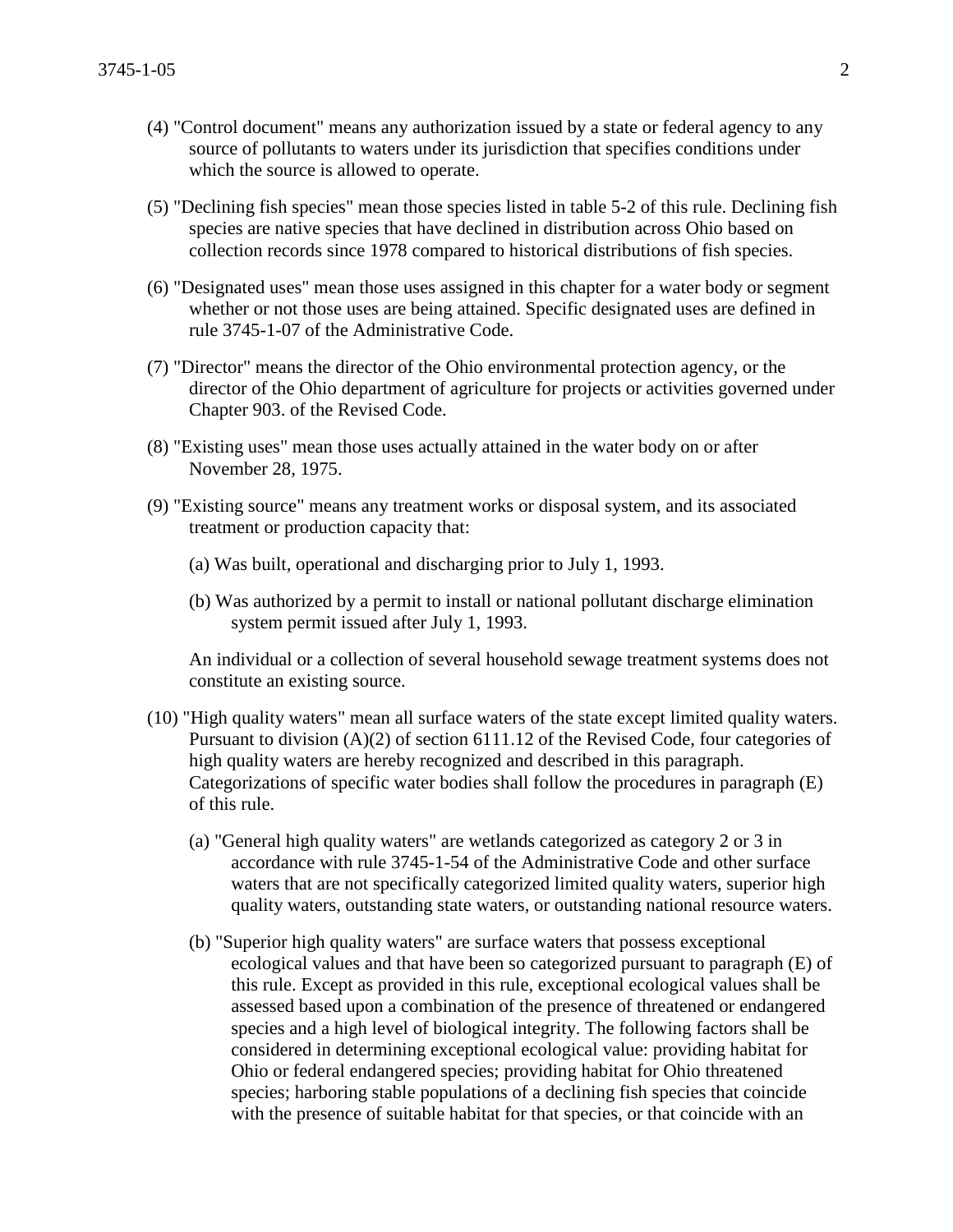essential migration path between areas of suitable habitat for that species; and displaying a level of biological integrity equivalent to the exceptional warmwater habitat index of biotic integrity or invertebrate community index criteria values listed in rule 3745-1-07 of the Administrative Code.

Water bodies that exhibit a pattern of biological integrity equivalent to index of biotic integrity and, where applicable, invertebrate community index scores of fifty-six or greater at most sites are characteristic of a near-pristine aquatic habitat. Such waters, as well as other ecologically unique water bodies that have essentially undisturbed native faunas, but for which the biological criteria in rule 3745-1-07 of the Administrative Code do not apply, may be considered as possessing exceptional ecological values without the presence of threatened or endangered species.

- (c) "Outstanding state waters" are waters that have special significance for the state because of their exceptional ecological values or exceptional recreational values, and that have been so categorized pursuant to paragraph (E) of this rule. To qualify on the basis of exceptional ecological values they must meet the qualifications for superior high quality waters and be further distinguished as being demonstratively among the best waters of the state from an ecological perspective. To qualify on the basis of exceptional recreational values they must provide outstanding or unique opportunities for recreational boating, fishing or other personal enjoyment.
- (d) "Outstanding national resource waters" are surface waters that have a national ecological or recreational significance, and that have been so categorized pursuant to paragraph (E) of this rule. National ecological significance may include providing habitat for populations of federal endangered or threatened species or displaying some unique combination of biological characteristics in addition to those factors listed in paragraph  $(A)(10)(b)$  of this rule. National recreational significance may include designation in the national wild and scenic river system.
- (11) "Land application and controlled discharge system" means an innovative technology for the treatment of sewage that balances land application of treated wastewater with controlled discharges of wastewater under conditions that minimize stress on the aquatic environment. The system shall be designed to allow a discharge during winter months and required land application of the wastewater during summer months.
- (12) "Limited quality waters" mean wetlands categorized as category 1 in accordance with rule 3745-1-54 of the Administrative Code and other surface waters of the state specifically designated in rules 3745-1-08 to 3745-1-30 of the Administrative Code as limited resource water, nuisance prevention, limited warmwater habitat, or modified warmwater habitat.
- (13) "Mass discharge limit" means for an existing source:
	- (a) The average thirty-day mass limit specified in the national pollutant discharge elimination system permit.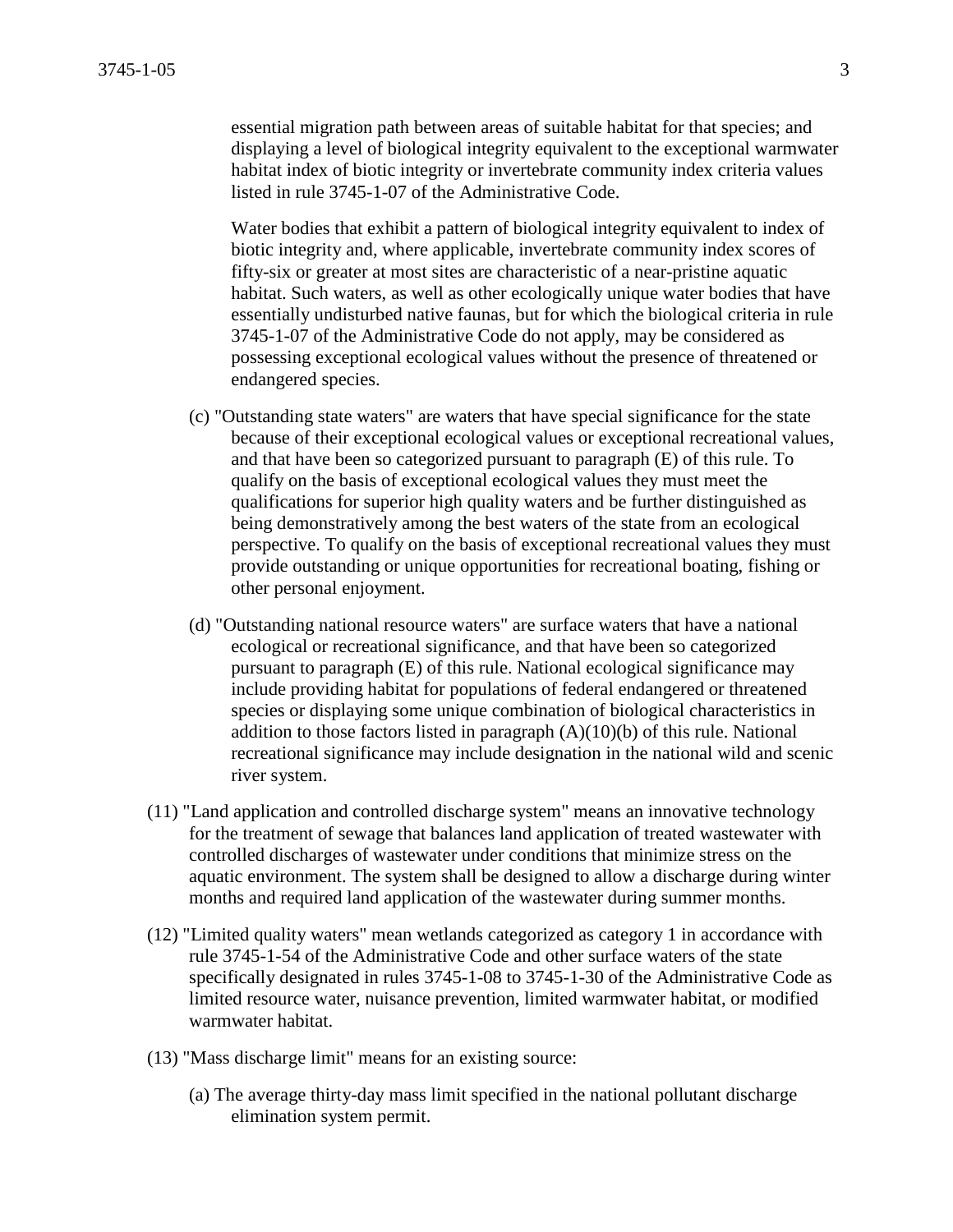- (b) The product of the average concentration limit specified in the permit and the permitted discharge flow, if no average mass limit is specified.
- (c) The product of an average concentration value derived from the maximum concentration limit specified in the permit using derivation methods established in the total maximum daily load procedures and the permitted discharge flow, if no average concentration or mass limit is specified.
- (14) "Minimal degradation alternative" means an alternative, other than the applicant's preferred alternative, including pollution prevention alternatives, that would result in a lesser lowering of water quality.
- (15) "Mitigative technique alternative" means an alternative, other than the applicant's preferred alternative, or other on-site or off-site control measures designed to offset all or part of the lowering of water quality, preferably within the same watershed.
- (16) "Modification of a facility" means:
	- (a) The addition of new wastewater or sources of pollutants to an existing source, including the addition of new industrial users.
	- (b) Any other physical change at the facility from which the discharge is generated that increases the capacity of that facility to discharge a pollutant or results in the discharge of a pollutant not previously discharged, excluding the following:
		- (i) Routine repair, maintenance and replacement of existing equipment.
		- (ii) Increases in hours or rates of operation and the use of alternative fuels or raw materials that can be implemented without any physical changes to the facility.
		- (iii) Physical changes designed to restore previously existing production or treatment capacity.

An expansion of the wastewater treatment system is not considered a modification of the facility.

- (17) "Net increase" means:
	- (a) For a new source, any level of a regulated pollutant discharged to waters of the state as a result of the activity subject to this rule.
	- (b) For an existing source:
		- (i) The amount by which the sum of the following exceeds zero:
			- *(a)* The increase in the mass discharge limit attributable to the activity subject to this rule.
			- *(b)* All other contemporaneous increases or decreases attributable to other pollutant sources affecting the surface water segments under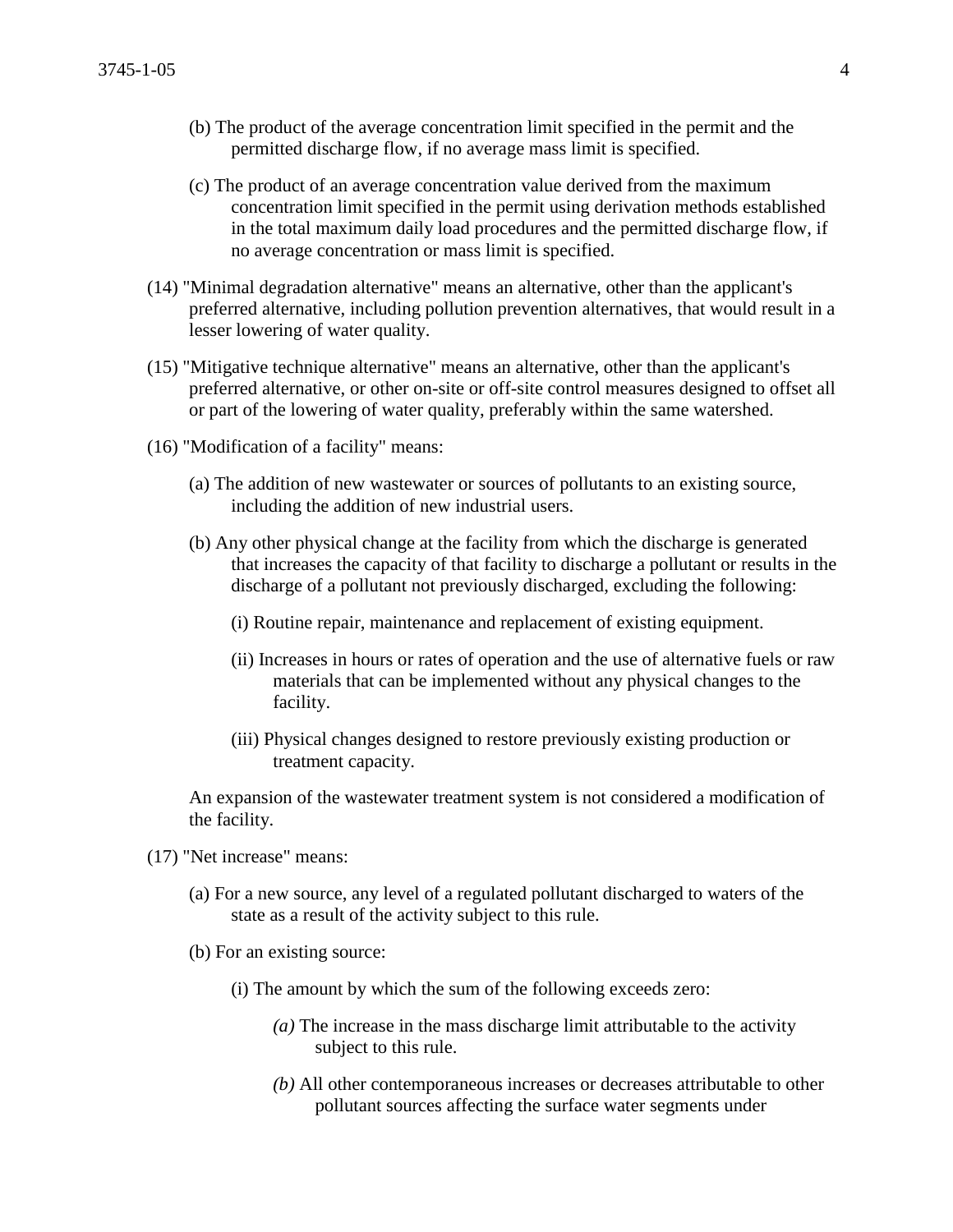consideration and which are stipulated as a condition of the applicant's permit and which shall occur during the term of the applicant's permit.

- (ii) For heat, bacteria and any other regulated pollutant which, though not measurable as a mass level is nonetheless susceptible to determinations of net increase, the amount by which the sum of the following exceeds zero:
	- *(a)* The increase in an authorized discharge level attributable to the activity subject to this rule.
	- *(b)* All other contemporaneous increases or decreases attributable to other pollutant sources affecting the surface water segments under consideration and which are stipulated as a condition of the applicant's permit and which shall occur during the term of the applicant's permit.
- (18) "New source" means any treatment works or disposal system other than an existing source, excluding new domestic sewage sources and industrial users tributary to a publicly owned treatment works. A new treatment works built to serve a home or homes with individual systems is considered a new source.
- (19) "Non-degradation alternative" means an alternative, other than the applicant's preferred alternative, including pollution prevention alternatives, that would result in the elimination of the need to lower water quality.
- (20) "Permit modification" means an application filed by the permit holder pursuant to paragraph (D) of rule 3745-33-04 of the Administrative Code.
- (21) "Permitted discharge flow" means the discharge flow specified in the national pollutant discharge elimination system permit, or permit to install application if not specified in a national pollutant discharge elimination system permit, and shall be representative of the typical wastewater flow to be discharged by a facility when the wastewater facility is operating at full capacity, and considering, where applicable, discharge flows during wet weather events.
- (22) "Pollution prevention alternative" means the use of source reduction techniques in order to reduce risk to public health, safety, welfare and the environment and, as a second preference, the use of environmentally sound recycling to achieve these same goals. Pollution prevention avoids cross-media transfers of waste or pollutants and is multi-media in scope; it addresses all types of waste and environmental releases to the air, water and land.
- (23) "Regulated pollutant" means any parameter for which water quality criteria have been adopted in, or developed pursuant to, Chapter 3745-1 of the Administrative Code with the exception of biological criteria, and any other parameter that may be limited in a national pollutant discharge elimination system permit as a result of new source performance standards, best conventional pollutant control technology, best available technology economically achievable or best practicable control technology currently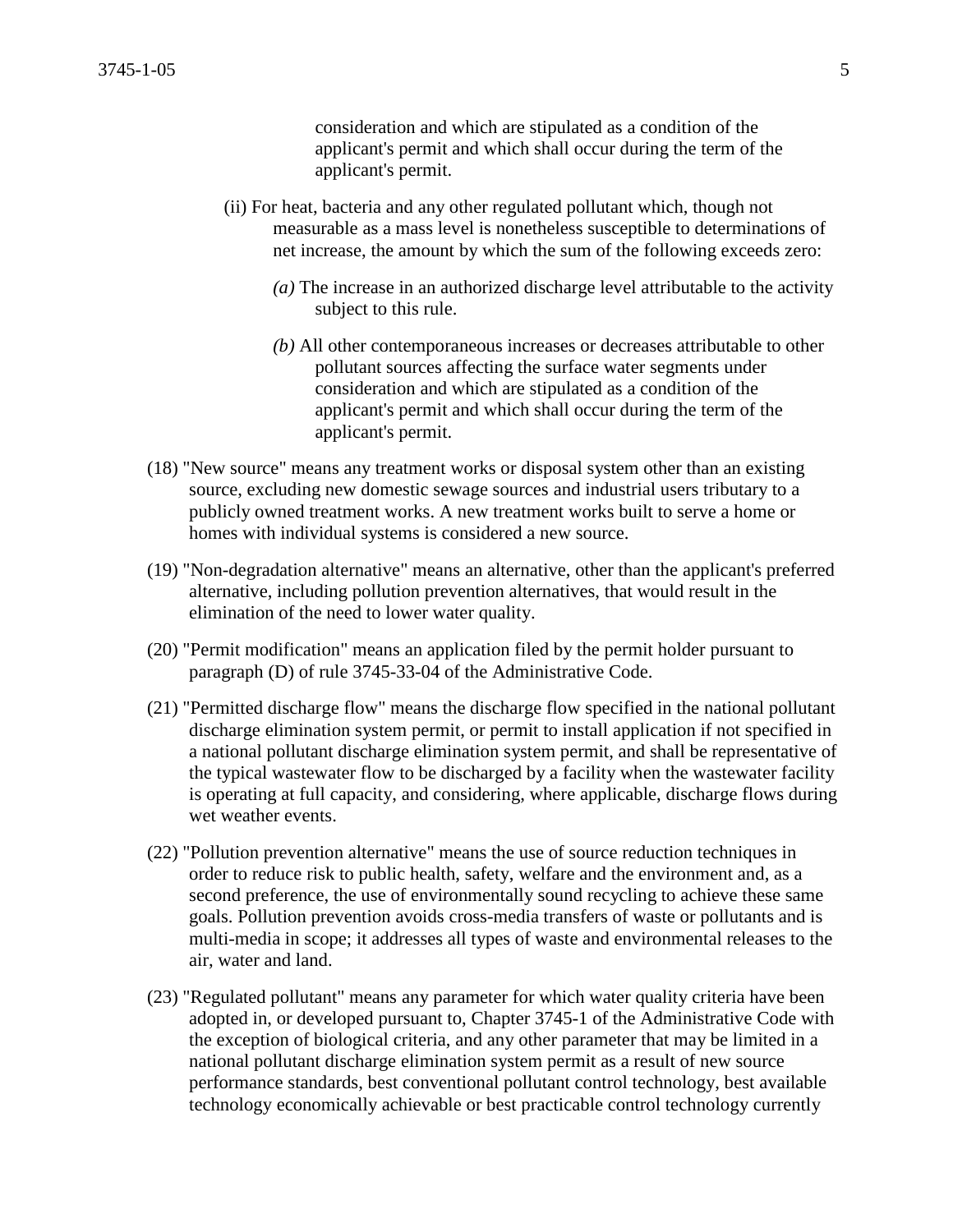available for the appropriate categorical guidelines of 40 C.F.R. 400 to 40 C.F.R. 471. For the purposes of this rule, pH and dissolved oxygen are not considered "regulated pollutants."

- (24) "Remaining available pollutant assimilative capacity" means the available pollutant assimilative capacity for a substance minus the load already allocated to existing national pollutant discharge elimination system permits for dischargers in the water body segment receiving the allocation. This term is not used in the application of antidegradation for lake Erie.
- (25) "State resource water" is a designation of high quality waters that is being replaced by the categories of high quality waters described in paragraph (A)(10) of this rule. All water body segments currently designated state resource waters in rules 3745-1-08 to 3745-1-30 of the Administrative Code are categorized in this rule as general high quality waters, unless they are specifically listed in tables 5-4 to 5-7 of this rule. Waters designated state resource waters in rules 3745-1-08 to 3745-1-30 of the Administrative Code are subject to the considerations of paragraph  $(C)(5)(d)$  of this rule.
- (26) "Threatened species" mean those species listed in table 5-3 of this rule. A threatened species is an indigenous species whose survival in Ohio is not in immediate jeopardy, but to which a threat exists. Continued or increased stress will result in its becoming endangered.
- (27) "Total maximum daily load procedures" mean the procedures for calculating wasteload allocations adopted in Chapter 3745-2 of the Administrative Code.
- (28) "Water body pollutant assimilative capacity" means the total maximum allowable load of a substance for a specific water body segment and is calculated as:
	- (a) For a stream, the water quality criteria for a substance multiplied by the total applicable flow at the end of the segment being studied. The applicable flow is determined using the total maximum daily load procedures.
	- (b) For a lake, a value equal to the permitted discharge flow times Y, where Y equals eleven times the water quality criteria for a substance minus ten times the background concentration for the substance.

Water body pollutant assimilative capacity for a lake can also be determined by any alternative method which the director determines to be appropriate and consistent with the total maximum daily load procedures.

(B) Applicability; responsibilities of the applicant.

Except as provided in paragraphs  $(B)(2)$ ,  $(D)$  and  $(F)$  of this rule, projects or activities covered under paragraph (B)(1) of this rule shall be subject to an antidegradation review described in paragraph (C) of this rule.

(1) This rule shall apply to the following: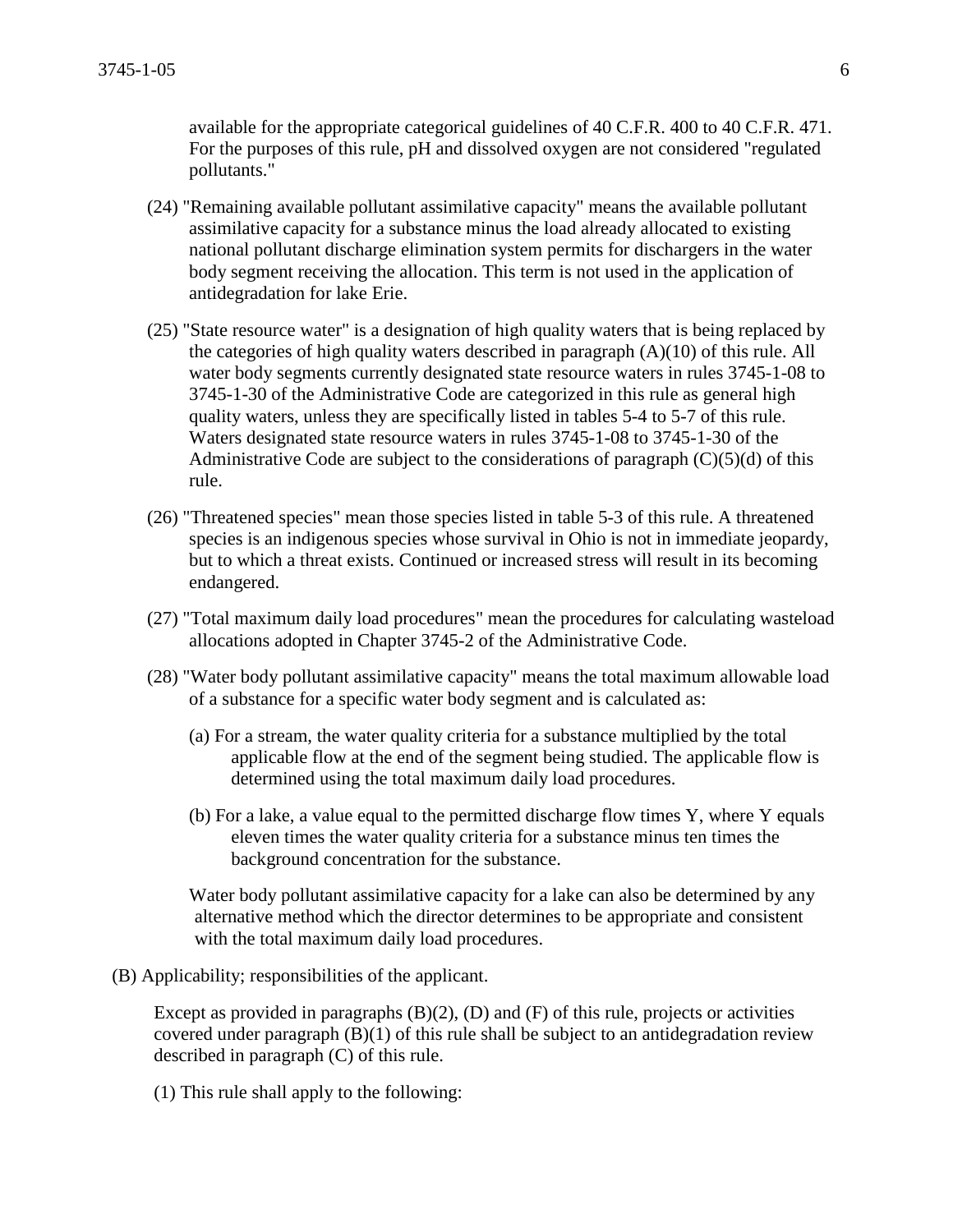- (a) For existing sources, any re-issuance or modification of a national pollutant discharge elimination system permit that, if approved, would result in:
	- (i) Any net increase of a regulated pollutant.
	- (ii) If the national pollutant discharge elimination system permit specifies no limit for the pollutant, then the imposition of any effluent limit as a result of a modification of the facility.
	- (iii) Approval of combined sewer overflow long term control plans and incorporation of the appropriate conditions into an NPDES permit. Long term control plans shall address planned sewer connections and development tributary to the collection system.
- (b) For new sources, any permit to install or national pollutant discharge elimination system permit application that, if approved, would result in a net increase in the discharge of any regulated pollutant. For these sources, if a national pollutant discharge elimination system permit application is submitted and approved under the provisions of this rule, a subsequent permit to install application proposing the selected alternative will not be subject to review under this rule.
- (c) Any section 401 water quality certification application pursuant to Chapter 3745- 32 of the Administrative Code.
- (d) Any nonpoint source of pollution that results in a net increase in the release of any regulated pollutant, provided the director has separate authority to regulate the activity.
- (e) Unless authorized by a section 404 permit and section 401 water quality certification or a state isolated wetland permit, any permit to install application reviewed pursuant to Chapter 6111. of the Revised Code that would authorize the placement of fill or the construction of any portion of a sewerage system in or near surface waters of the state, if the director determines that aquatic habitat alterations caused by the activity and associated construction disturbances would result in the loss of an existing or designated use as defined in this chapter.
- (f) The transfer of all or a portion of the wastewater discharged by a treatment works to a different receiving water body, or to a different treatment works discharging to a different water body, unless the transfer is to a treatment works with capacity to accept the transferred wastewater within the terms of its existing national pollutant discharge elimination system permit. If a discharge is relocated on the same receiving water body within two miles of the original discharge then there is considered to be no net increase in the discharge.
- (g) The issuance by the director of environmental protection, in accordance with Chapter 3745-38 of the Administrative Code, or by the director of agriculture, in accordance with Chapter 901:10-4 of the Administrative Code, of a general national pollutant discharge elimination system permit that would result in a net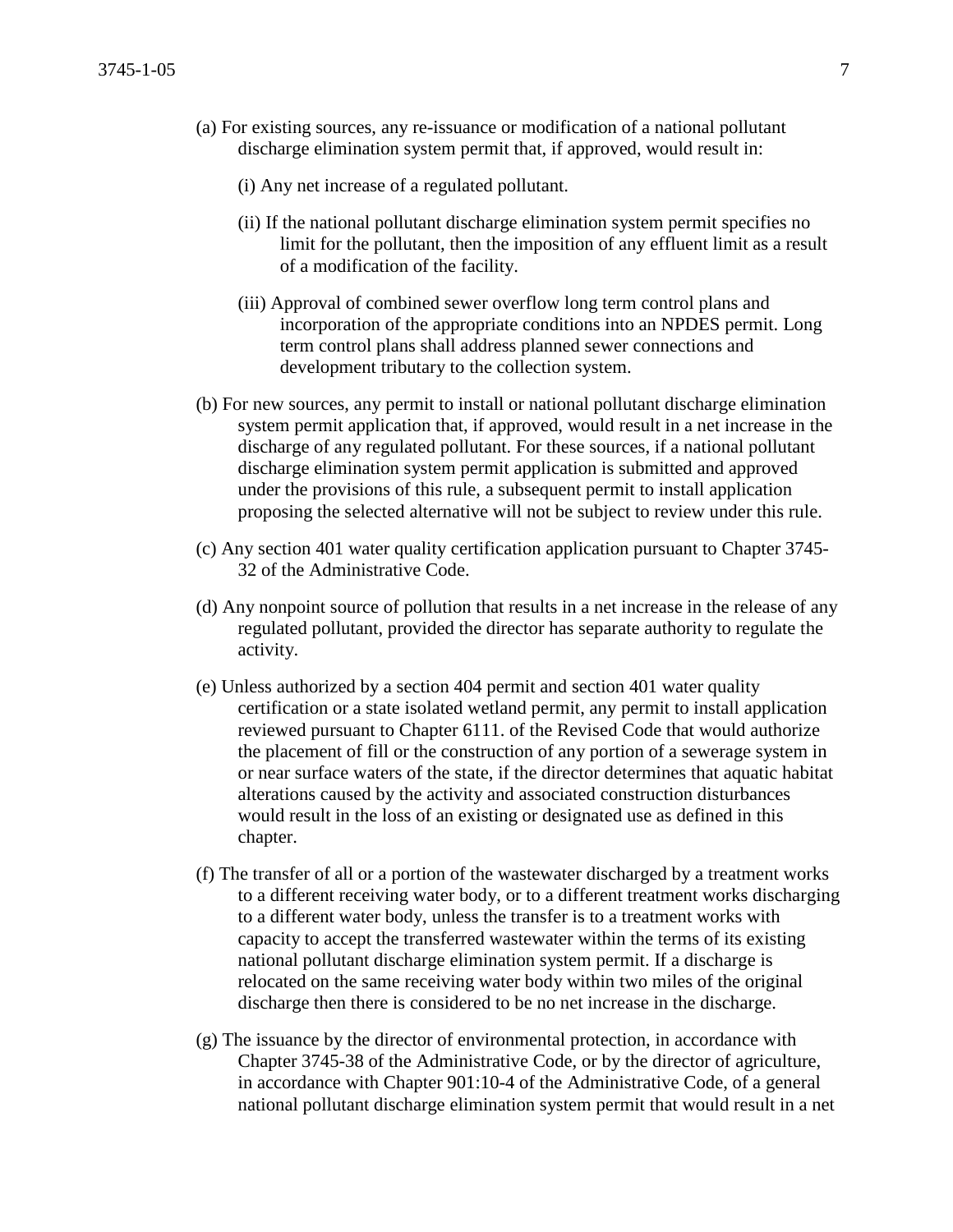increase.

- (h) Any state isolated wetland permit application submitted under section 6111.024 of the Revised Code.
- (2) The activities, permits, applications, certifications or other circumstances described in this paragraph are exempt from all provisions of this rule.
	- (a) Any existing source discharging to waters of the state prior to July 1, 1993, or modifications of a facility made after July 1, 1993, that is not discharging under the terms of a national pollutant discharge elimination system permit. Only the portion of the flow that the existing source was capable of discharging as of July 1, 1993 shall not be subject to the rule provisions.
	- (b) Any existing source where the net increase is:
		- (i) The result of allowing a previously authorized or documented production or treatment capacity to be achieved.
		- (ii) The result of allowing a limit up to that authorized by the immediately preceding, effective national pollutant discharge elimination system permit, which is not the result of a modification of a facility.
		- (iii) If no limit was included in the immediately preceding national pollutant discharge elimination system permit and the pollutant was present or believed present in the discharge when the prior permit was issued, the inclusion of a limit for that pollutant provided there is no increase that is the result of a modification of a facility.
	- (c) Any permit to install application for a sanitary sewer line extension or a new or expanding industrial user upstream of combined sewer overflows in a community operating a combined sewer system if:
		- (i) The application conforms to the conditions related to approved long term development or planning documents associated with combined sewer overflow control measures incorporated into a national pollutant discharge elimination system permit as referenced in paragraph  $(B)(1)(a)(iii)$  of this rule.
		- (ii) It can be documented that subsequent overflows from the combined sewer system will only occur in situations where the wet weather flows within the sanitary sewers exceed six times the average dry weather flows within the sanitary sewers.
		- (iii) It can be documented that the combined sewers are and will continue to be operating at less than the original design dry weather capacity.
		- (iv) There is an approved and ongoing flow or pollutant offset or infiltration and inflow reduction program for the collection system.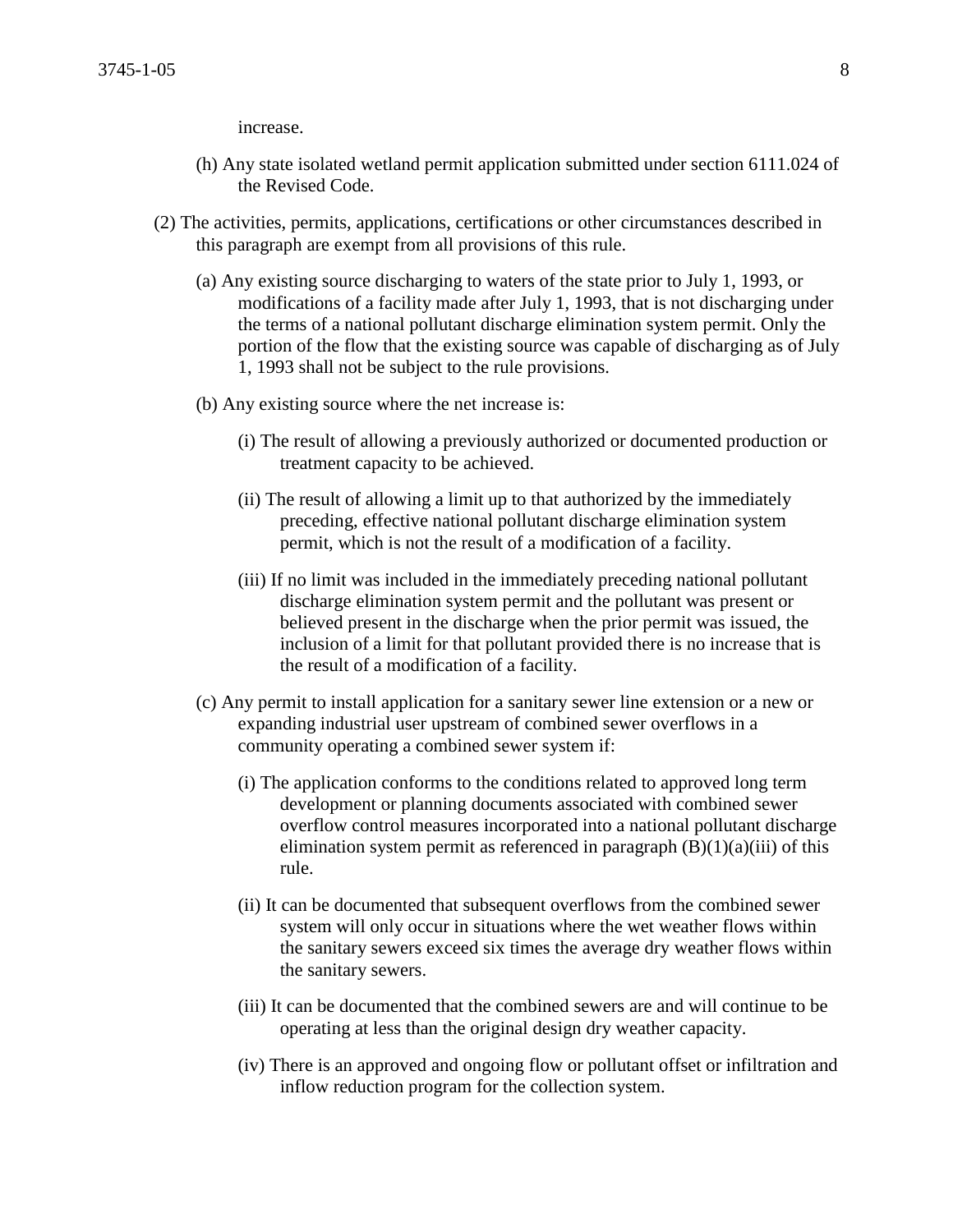- (d) Any notice of intent filed with the director of environmental protection requesting coverage under a general national pollutant discharge elimination system permit issued in accordance with Chapter 3745-38 of the Administrative Code or notice of intent filed with the director of agriculture requesting coverage under a general national pollutant discharge elimination system permit issued in accordance with Chapter 901:10-4 of the Administrative Code.
- (e) Any discharge that, as the result of the addition of heat associated with the process or wastewater treatment system, increases the ambient temperature of the receiving water body by less than one degree Fahrenheit or is otherwise covered by the provisions of a section 316(a) variance.
- (f) The initial inclusion of whole effluent toxicity limitations in any national pollutant discharge elimination system permit or other control document, if there has been no change in discharge since July 1, 1993.
- (g) The addition or expansion of an industrial user to a publicly owned treatment works (POTW) collection system that does not trigger a permit limit for the POTW. Local limits shall be established for the POTW pretreatment program, or equivalent, utilizing a ten per cent safety factor when performing the evaluation related to effluent limitations to protect water quality standards.
- (h) The addition of domestic sewage sources to the POTW within the design capacity of the POTW.
- (i) A national pollutant discharge elimination system permit associated with a coal remining site where no individual section 401 water quality certification is required for the remining operation and where the director determines that the proposed discharge meets the criteria for modified effluent limits for a pollution abatement area as that term is defined under 40 C.F.R. 434.70.
- (3) Except as provided in paragraphs  $(B)(2)$ ,  $(B)(4)$ ,  $(D)$  and  $(F)$  of this rule, the applicant covered by paragraph  $(B)(1)$  of this rule must submit documentation of the following:
	- (a) Identification of the substances to be discharged, including the amount of regulated pollutants to be discharged in terms of mass and concentration, and, if paragraph  $(B)(1)(c)$  of this rule applies, the amount of dredged and fill material to be discharged.
	- (b) A description of any construction work, fill or other structures to occur or be placed in or near the stream bed.
	- (c) A description and schematic of the applicant's preferred alternative for design and operation, including appropriate cost estimates, of the activity.
	- (d) Description and analyses, including availability, cost effectiveness and technical feasibility, of the utilization of central or regional treatment facilities rather than creating a new point source discharge. This analysis shall include an evaluation of long-range plans outlined in state or local water quality management planning documents and applicable facility planning documents.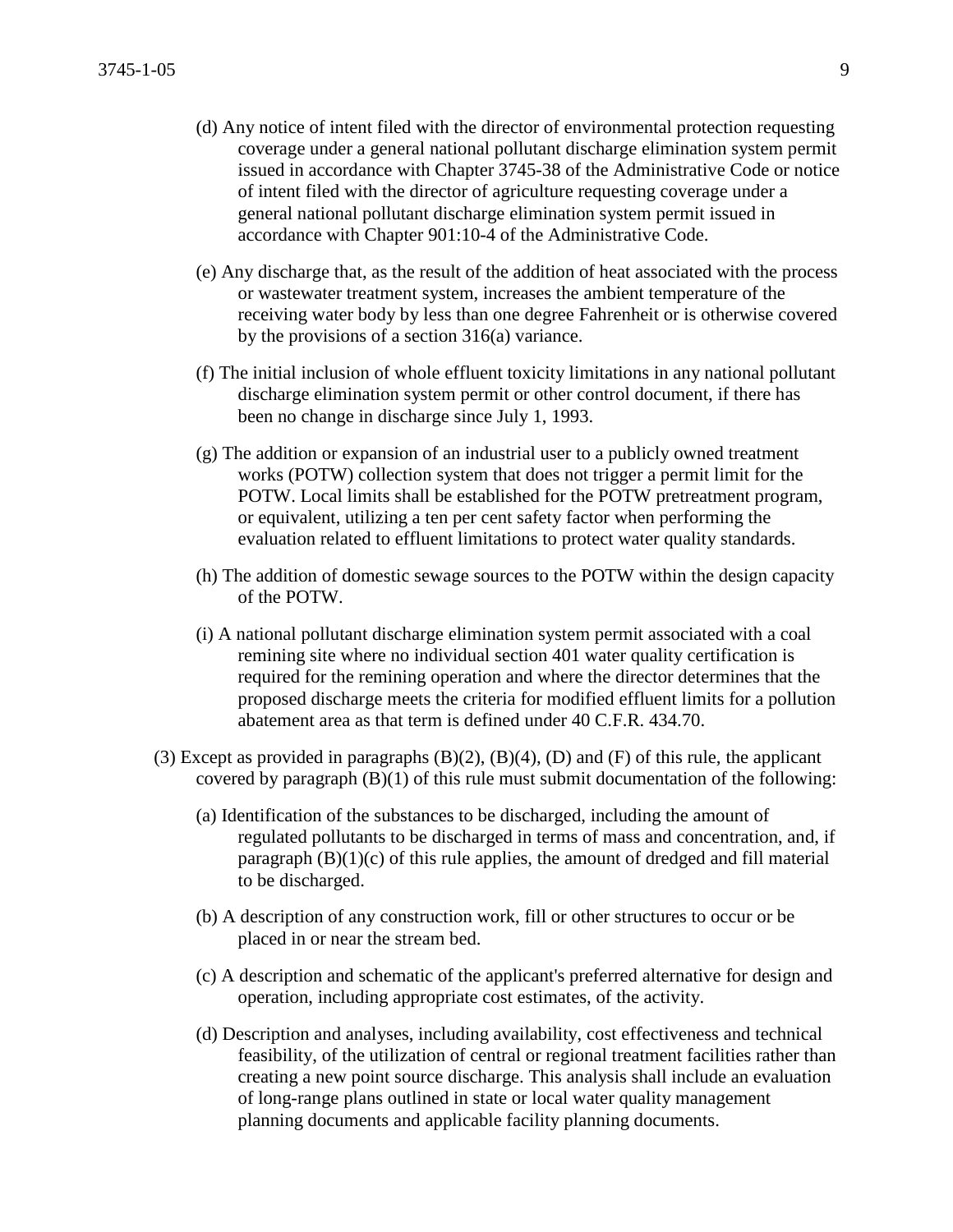- (e) Descriptions, schematics and analyses of non-degradation alternatives, minimal degradation alternatives and mitigative technique alternatives for the design and operation, including appropriate cost estimates, of the activity that the applicant has considered.
- (f) An estimate of the important social, economic and environmental benefits to be realized through the project or activity if the water quality is lowered, including, as appropriate, the number and types of jobs created and the tax revenues generated.
- (g) An estimate of important social, economic and environmental benefits to be lost if water quality is lowered, such as lost or lowered recreational opportunities.
- (h) To the extent that such information is known to those in the local community or is otherwise public, a listing and description of all government or privately sponsored conservation projects that have specifically targeted improved water quality or enhanced recreational opportunities on the water body affected by the activity.
- (4) Applications for section 401 water quality certifications are exempt from paragraph (B)(3) of this rule. Required submissions shall be determined in accordance with section 6111.30 of the Revised Code, Chapter 3745-32 of the Administrative Code and rules 3745-1-50 to 3745-1-54 of the Administrative Code.
- (C) Antidegradation review requirements.
	- (1) Protection of water body uses.

Existing uses, which are determined using the use designations defined in rule 3745- 1-07 of the Administrative Code, and the level of water quality necessary to protect existing uses, shall be maintained and protected. There may be no degradation of water quality that results in either a violation of the applicable water quality criteria for the designated uses, unless authorized by a water quality standard variance issued in accordance with rule 3745-1-38 of the Administrative Code, or the elimination or substantial impairment of existing uses. The director shall, pursuant to paragraph (C) of rule 3745-1-07 of the Administrative Code, prohibit increased concentrations of specific regulated pollutants that are incompatible with the attainment or restoration of the designated use. Existing wetland uses, as defined in rule 3745-1-53 of the Administrative Code, shall be maintained and protected in accordance with rules 3745-1-50 to 3745-1-54 of the Administrative Code.

(2) Required treatment technology, nonpoint source controls.

Except as provided in paragraph  $(D)(2)$  of this rule, any net increase in the discharge of a specific regulated pollutant resulting from a modification or new source shall, as a minimum, be controlled through best available demonstrated control technology relative to the specific regulated pollutant. More stringent treatment may be required pursuant to paragraph (C)(8) of this rule, or if needed to meet water quality standards. Feasible management or regulatory programs pursuant to sections 208, 303 and 319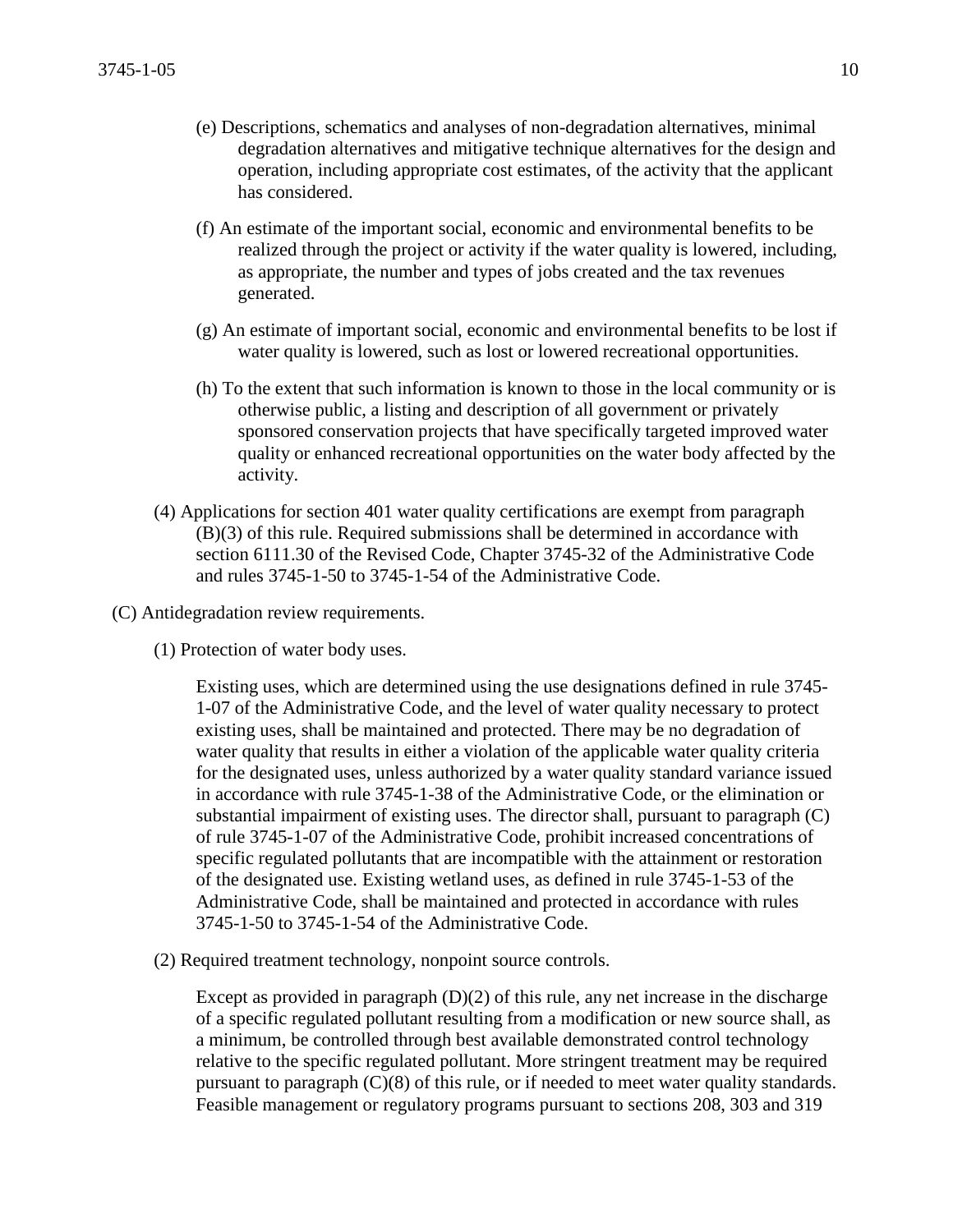of the act shall be applied to nonpoint sources.

(3) Public involvement.

Except as provided in paragraphs  $(B)(2)$  and  $(D)$  of this rule, the director shall provide for public participation and intergovernmental coordination prior to taking action on all activities covered by paragraph (B)(1) of this rule using the provisions of this paragraph.

(a) In accordance with Chapter 3745-49 of the Administrative Code, the director shall publish a public notice within thirty days regarding receipt of any permit application or state isolated wetland permit application covered by paragraph (B)(1) of this rule. The purpose of such notice shall be to allow for inspection and review of the application, to indicate that the project is subject to the provisions of this rule and whether any of the exclusions or waivers described in paragraph (D) of this rule apply, to instruct people to contact the director within thirty days if they want to be on the interested parties mailing list for that application, and, on general high quality waters and limited quality waters, to determine whether there is interest in having a public hearing. Public notice for section 401 water quality certification applications shall be published pursuant to the requirements in section 6111.30 of the Revised Code.

Notices shall be sent by first class mail to all persons on the mailing list created pursuant to paragraph  $(C)(3)(d)$  of this rule.

- (b) The director shall develop an informational fact sheet for each permit or activity for which a public notice is issued in accordance with paragraph  $(C)(3)(a)$  of this rule, excluding section 401 water quality certification and state isolated wetland permit activities, within thirty days of receipt of the application. The purpose of such fact sheet shall be to: provide information to potentially affected parties; provide a description of the project; outline the review process and schedule; specify where the application or permits can be viewed; identify the water bodies potentially affected; instruct individuals how to request to be on the interested parties mailing list; provide an opportunity to request a public hearing pursuant to paragraph  $(C)(3)(f)$  of this rule; and advertise the date, time and location of a public hearing if one is scheduled pursuant to paragraph (C)(3)(e) of this rule. These fact sheets shall be sent by first class mail, or alternative means as requested, to all persons on the mailing list created pursuant to paragraph  $(C)(3)(d)$  of this rule.
- (c) All notices of public hearings required by paragraphs  $(C)(3)(e)$  and  $(C)(3)(f)$  of this rule shall be published once in a newspaper having general circulation in the county where the source, activity or facility is located. The notice shall be published at least forty-five days before the hearing. Notices of hearings shall also be sent by first class mail, or by alternative means as requested, to all persons on the mailing list created pursuant to paragraph  $(C)(3)(d)$  of this rule.
- (d) The director shall develop and maintain a list of persons and organizations who have expressed an interest in or may, by the nature of their purposes, activities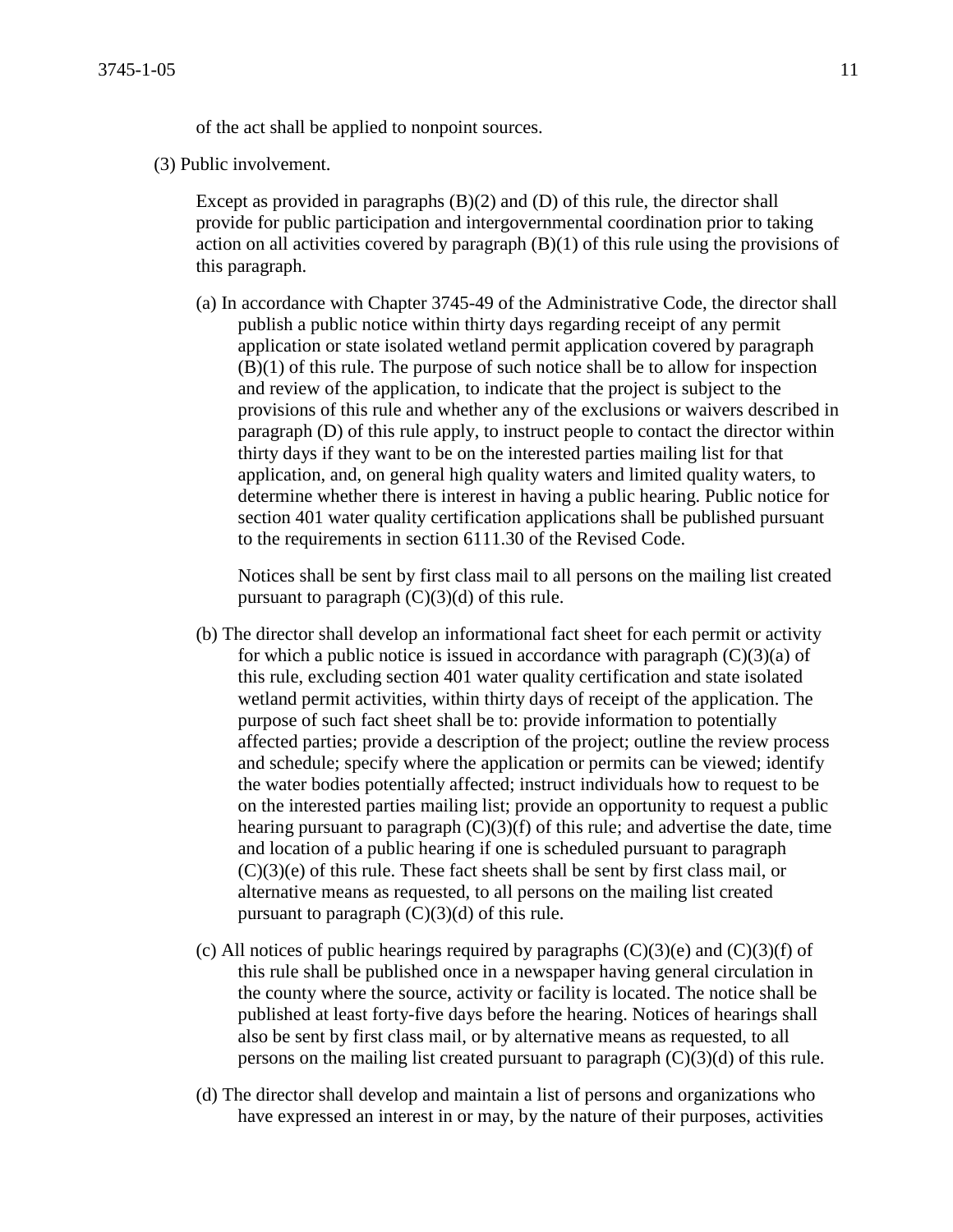or members, be affected by or have an interest in antidegradation reviews. These persons and organizations may request that all fact sheets or public hearing public notices identified by this rule be forwarded to them by means other than first class mail (e.g., by electronic transmission).

- (e) Within ninety days of receipt of the application, the director shall hold a public hearing for any permit application, section 401 water quality certification application or state isolated wetland permit application covered by paragraph (B)(1) of this rule whenever a water body categorized outstanding national resource water, outstanding state water, superior high quality water or category 3 wetland is affected. This public hearing shall be for the purpose of evaluating issues related to lower water quality and shall be prior to and separate from a public hearing on the proposed or draft action on the application. Section 401 water quality certifications impacting lake Erie or its shoreline are exempt from this requirement. Public hearings for section 401 water quality certifications impacting lake Erie or its shoreline will be held at the discretion of the director and according to the timelines contained in section 6111.30 of the Revised Code.
- (f) For general high quality waters other than category 3 wetlands and for limited quality waters, the director shall hold a public hearing for any permit to install application, national pollutant discharge elimination system permit application, section 401 water quality certification application or state isolated wetland permit application covered by paragraph (B)(1) of this rule whenever the director determines there is significant public interest. A public hearing shall be held for the issuance of any draft general national pollutant discharge elimination system permit.

The director shall hold public hearings relative to issues of lower water quality as a concurrent hearing at the time of the draft or proposed action. However, if the application is not covered by paragraph (D) of this rule, the director may choose to hold a public hearing preceding the draft or proposed action if, at the director's discretion, the project is considered to be controversial or complex. For section 401 water quality certification applications and state isolated wetland permit applications, the public hearing shall precede any action of the director.

- (g) A public notice of the director's proposed or draft action regarding the activity and its potential to lower water quality shall be published following the procedures in Chapter 3745-49 of the Administrative Code. The director shall provide notification by first class mail, or alternative means as requested, to all interested parties identified through the procedures in paragraph  $(C)(3)$  of this rule. Additional procedures are described in paragraph (C)(8) of this rule.
- (h) The director shall notify the Ohio department of natural resources, the United States fish and wildlife service, the United States environmental protection agency and any affected local areawide planning agencies of all proposed activities that may lower water quality. In addition, for activities covered under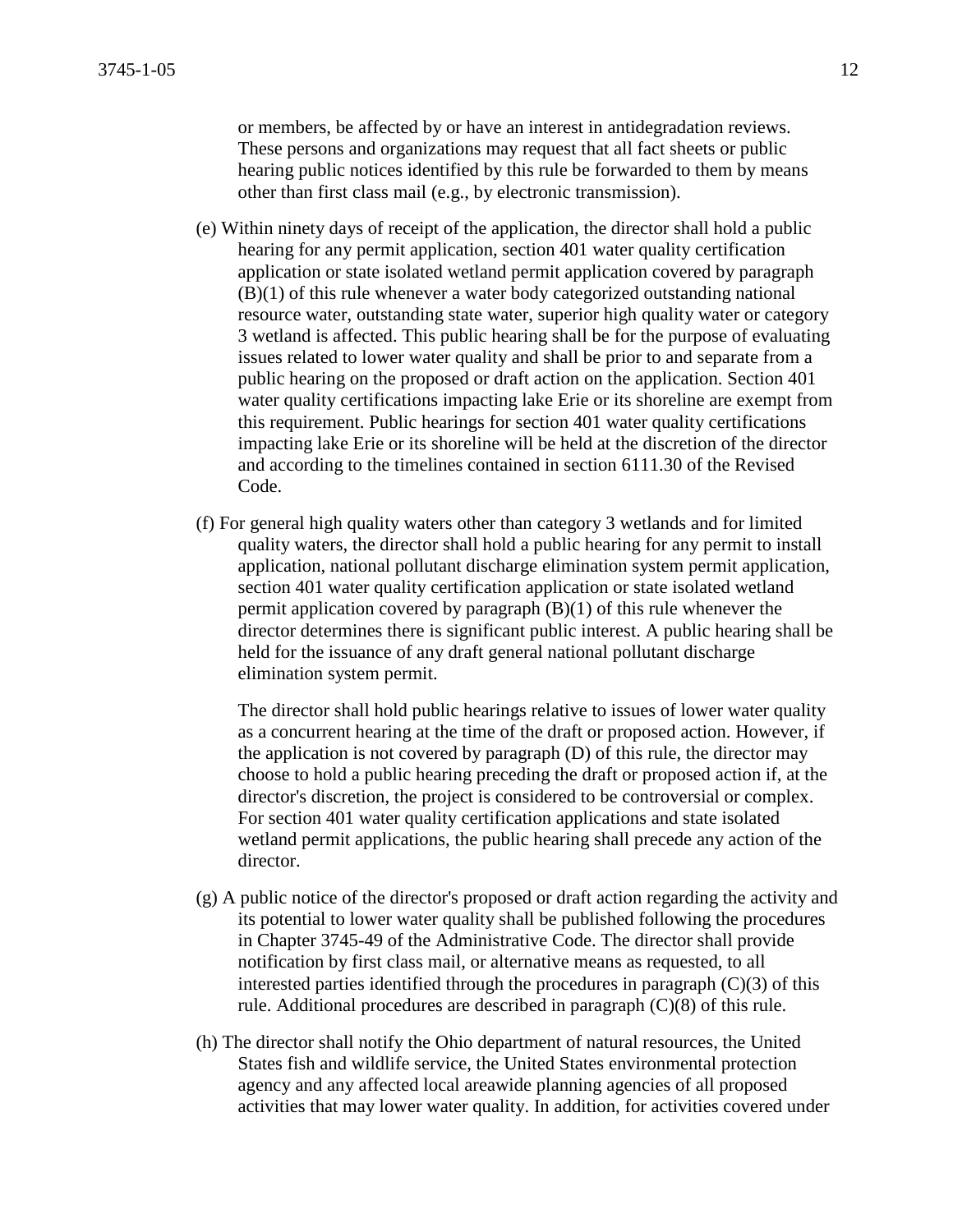paragraph  $(B)(1)(a)$ ,  $(B)(1)(b)$  or  $(B)(1)(f)$  of this rule, the director shall notify the Ohio department of development and any affected local governmental units. The director or the other agencies may initiate additional intergovernmental coordination.

(4) Outstanding national resource waters:

The director shall impose the following requirements on all activities covered by paragraph (B)(1) of this rule that discharge to outstanding national resource waters, or that discharge upstream of outstanding national resource waters.

- (a) Present ambient water quality in outstanding national resource waters shall not be degraded for any substance.
- (b) The director may re-issue permits for any source discharging to an outstanding national resource water if the source had a national pollutant discharge elimination system permit at the time the water body was categorized an outstanding national resource water as described in paragraph (E) of this rule, provided there is no increase in the permitted discharge concentrations or loads.
- (c) New sources may not discharge directly to outstanding national resource waters, and may not discharge at points located upstream from outstanding national resource waters unless it can be demonstrated by the applicant that the chemical and biological quality of the outstanding national resource water will not be adversely affected.
- (d) Notwithstanding the provisions stated in paragraphs  $(C)(4)(a)$  and  $(C)(4)(e)$  of this rule, activities that result in short-term changes in water quality in outstanding national resource waters may be allowed if the director determines there will be no long-term detrimental impact. Activities resulting in short-term impacts on outstanding national resource waters will be subject to a review of nondegradation alternatives, minimal degradation alternatives, mitigative technique alternatives, economic and social benefits, public participation and intergovernmental coordination. For section 401 water quality certifications for outstanding national resource waters, demonstration of avoidance, minimization and mitigation of impacts shall serve as the applicant's non-degradation, minimal degradation and mitigative technique alternatives analysis as required in paragraph (B) of rule 3745-32-03 of the Administrative Code.
- (e) Notwithstanding the provisions stated in paragraphs  $(C)(4)(a)$  and  $(C)(4)(d)$  of this rule discharges of dredged and fill material to outstanding national resource waters that are wetlands, and are owned and managed solely for natural area preservation, public recreation, education or scientific purposes, may be authorized provided the discharges and associated activities result in only a short-term disturbance to water quality and will not adversely affect the ecological quality of the wetland or other surface waters. Authorized discharges and associated activities include boardwalk construction, repair and maintenance of dikes and other hydrological controls, and removal of nonnative and invasive plant species. For these discharges and associated activities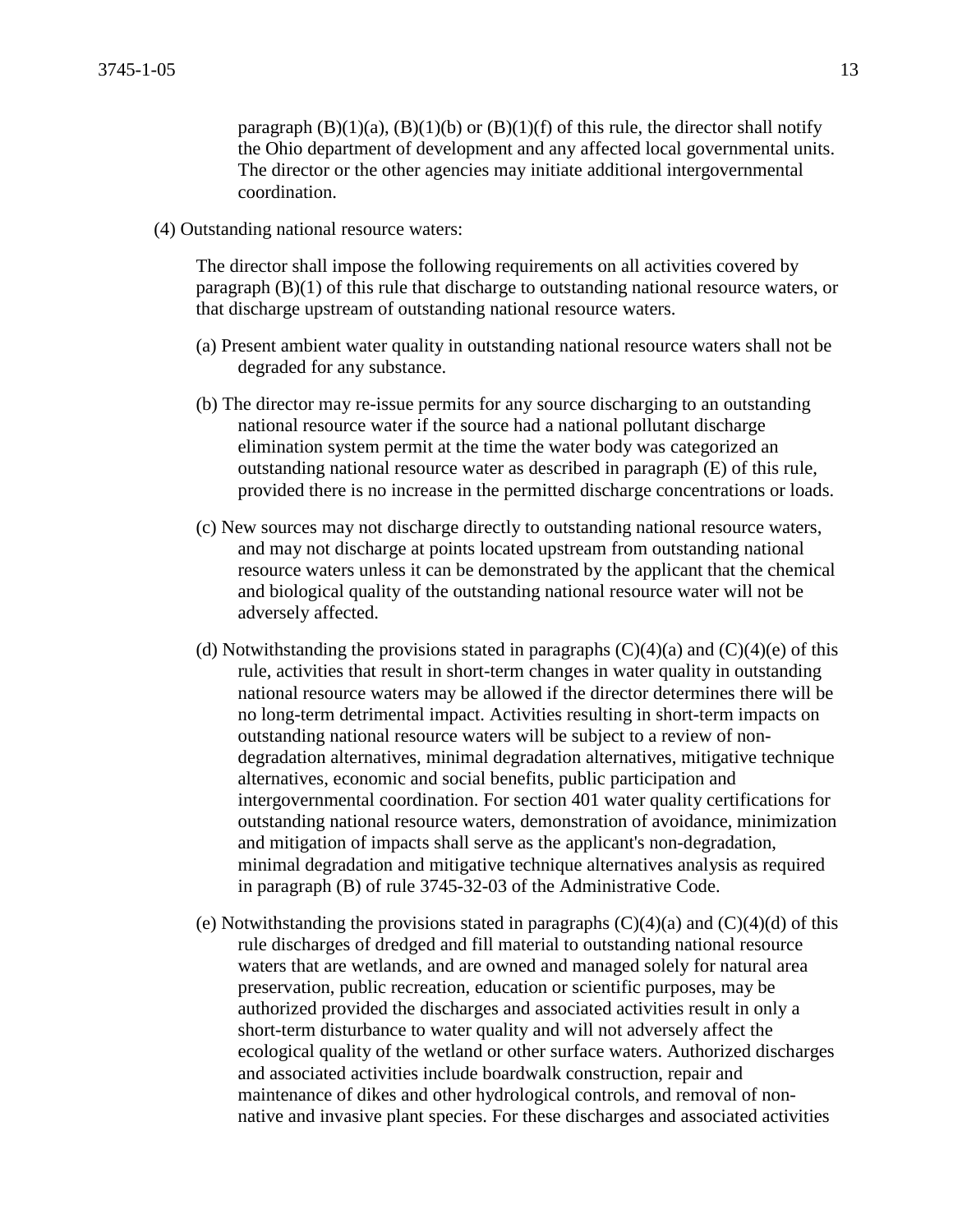the director may waive the need for the review outlined in paragraph  $(C)(4)(d)$ of this rule.

## (5) Other waters.

For waters other than outstanding national resource waters and limited quality waters, the director shall impose the following requirements on all activities covered by paragraph  $(B)(1)$  of this rule, except that for section 401 water quality certifications and state isolated wetland permits pursuant to section 6111.024 of the Revised Code for high quality waters that are wetlands, the director shall impose the requirements specified in rules 3745-1-50 to 3745-1-54 of the Administrative Code in lieu of paragraphs  $(C)(5)$  and  $(C)(8)$  of this rule. In addition, the director may apply the items in paragraphs  $(C)(5)(a)$  to  $(C)(5)(f)$  and  $(C)(5)(k)$  to  $(C)(5)(m)$  of this rule, may consider cumulative impacts as defined in paragraph (I) of rule 3745-1-50 of the Administrative Code, and shall consider whether the wetland is scarce regionally or statewide and the feasibility of replacing that wetland type, in making a decision whether to allow the lowering of water quality. For section 401 water quality certifications for high quality waters, other than wetlands, demonstration of avoidance, minimization and mitigation of impacts shall serve as the applicant's nondegradation, minimal degradation and mitigative technique alternatives analysis as required in paragraph (B) of rule 3745-32-03 of the Administrative Code.

The director may approve activities that lower water quality only if there has been an examination of non-degradation, minimal degradation and mitigative technique alternatives, a review of the social and economic issues related to the activity, a public participation process and appropriate intergovernmental coordination, and the director determines that the lower water quality is necessary to accommodate important social or economic development in the area in which the water body is located.

The director may require the applicant to implement a non-degradation alternative, a minimal degradation alternative or a mitigative technique alternative to offset all or part of the proposed lowering of water quality, if the director determines that the alternative is technically feasible and economically justifiable. Any lowering of water quality shall not exceed the limitations specified in paragraph (C)(6) of this rule.

When making determinations regarding proposed activities that lower water quality the director shall consider the following:

- (a) The magnitude of the proposed lowering of water quality.
- (b) The anticipated impact of the proposed lowering of water quality on aquatic life and wildlife, including threatened and endangered species, important commercial or recreational sport fish species, other individual species and the overall aquatic community structure and function.
- (c) The anticipated impact of the proposed lowering of water quality on human health and the overall quality and value of the water resource.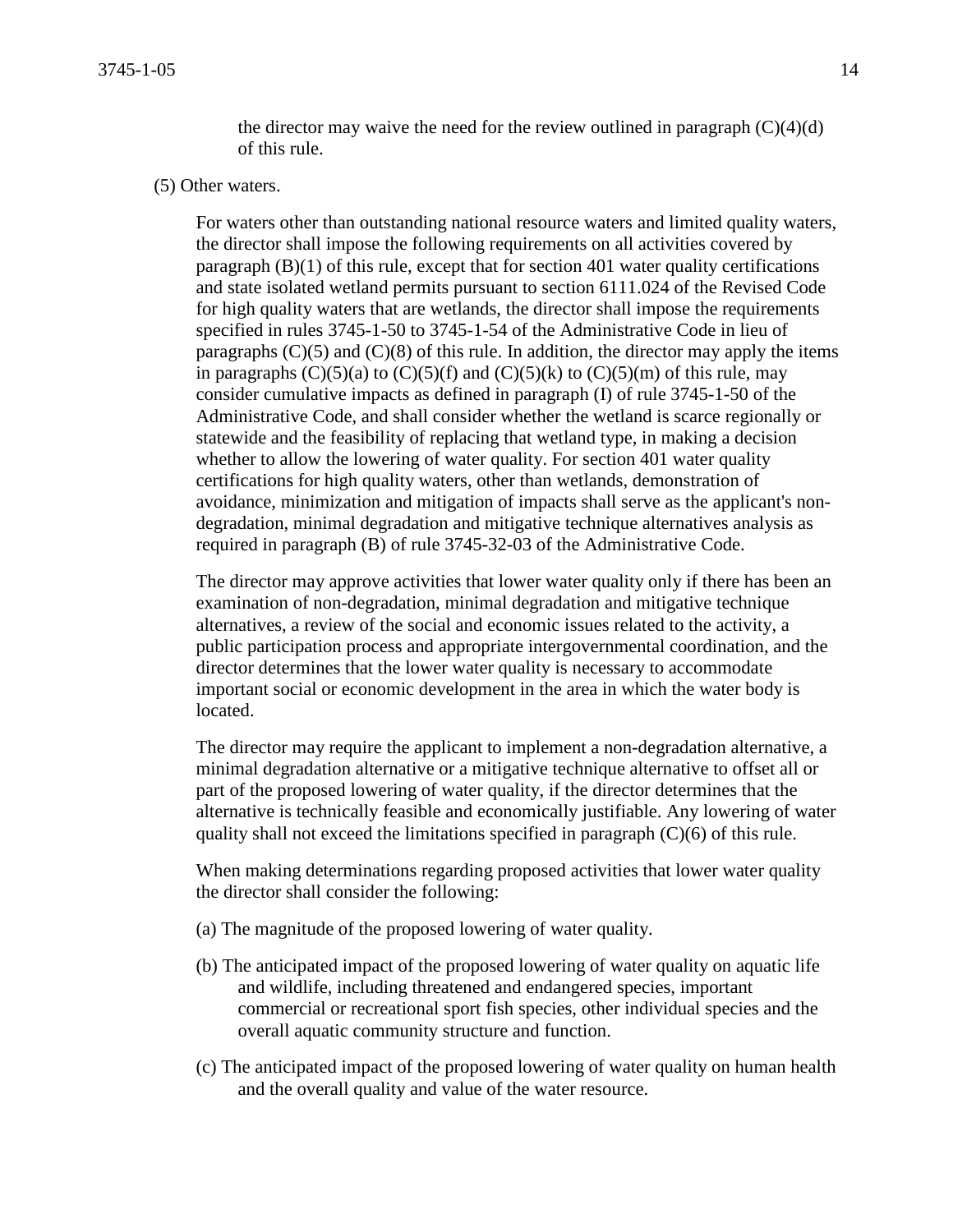- (d) The degree to which water quality may be lowered in waters located within national, state or local parks, preserves or wildlife areas, waters listed as state resource waters in rules 3745-1-08 to 3745-1-30 of the Administrative Code, or waters categorized outstanding national resource waters, outstanding state waters or superior high quality waters.
- (e) The effects of lower water quality on the economic value of the water body for recreation, tourism and other commercial activities, aesthetics, or other use and enjoyment by humans.
- (f) The extent to which the resources or characteristics adversely impacted by the lowered water quality are unique or rare within the locality or state.
- (g) The cost of the water pollution controls associated with the proposed activity.
- (h) The cost effectiveness and technical feasibility of the non-degradation alternatives, minimal degradation alternatives or mitigative technique alternatives and the effluent reduction benefits and water quality benefits associated with such alternatives.
- (i) The availability, cost effectiveness, and technical feasibility of central or regional sewage collection and treatment facilities, including long-range plans outlined in state or local water quality management planning documents and applicable facility planning documents.
- (j) The availability, reliability and cost effectiveness of any non-degradation alternative, minimal degradation alternative or mitigative technique alternative.
- (k) The reliability of the preferred alternative including, but not limited to, the possibility of recurring operational and maintenance difficulties that would lead to increased degradation.
- (l) The condition of the local economy, the number and types of new direct and indirect jobs to be created, state and local tax revenue to be generated, and other economic and social factors as the director deems appropriate.
- (m) Any other information regarding the proposed activities and the affected water body that the director deems appropriate.
- (6) Set asides to limit lower water quality.

In addition to the other provisions of paragraph (C) of this rule, the director shall not allow water quality to be lowered by more than as specified in this paragraph when acting on applications or activities covered by paragraph (B)(1) of this rule.

(a) For outstanding state waters, the director shall reserve seventy per cent of the remaining available pollutant assimilative capacity for all regulated pollutants for which water quality criteria have been adopted in or developed pursuant to this chapter. Except as provided in paragraph  $(C)(7)$  of this rule, the reserved portion shall not be allocated to any source unless, and to the extent that, the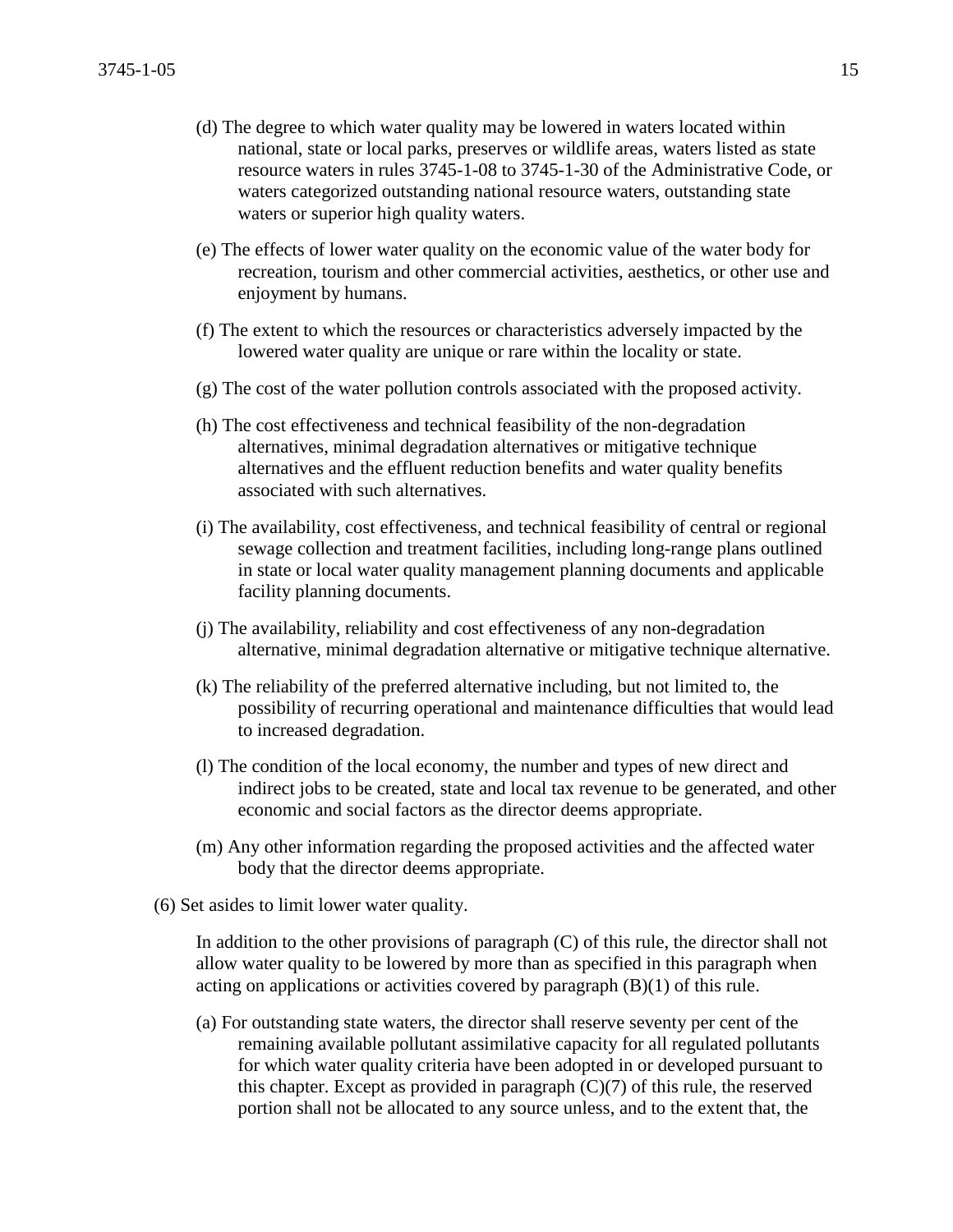source demonstrates that a smaller reserve will adequately protect resident or representative species. The requirements of this paragraph shall not apply to any water body categorized as outstanding state water solely because of its exceptional recreational value.

- (b) For lake Erie, new and existing sources shall be limited to the water body pollutant assimilative capacity as defined in paragraph (A)(28)(b) of this rule.
- (c) For superior high quality waters, other than lake Erie and those waters covered by paragraph  $(C)(6)(e)$  of this rule, the director shall reserve thirty-five per cent of the remaining available pollutant assimilative capacity for all regulated pollutants for which water quality criteria have been established in this chapter. Except as provided in paragraph  $(C)(7)$  of this rule, the reserved portion shall not be allocated to any source unless, and to the extent that, the source demonstrates that a smaller reserve will adequately protect resident or representative species. The director may reserve a higher percentage of the remaining available pollutant assimilative capacity if there is scientific evidence that strongly suggests that resident or representative species are more sensitive to a pollutant or class of pollutants and may be inadequately protected using the applicable water quality criteria and the standard set aside provision. The higher set aside shall be established for specific pollutants or classes of pollutants through rule making pursuant to paragraph (E) of this rule.
- (d) For general high quality waters and limited quality waters, water quality may not be lower than the applicable water quality criteria for the water body, unless authorized by a water quality standard variance issued in accordance with appropriate rules.
- (e) For outstanding state waters so categorized because of exceptional recreational value the director shall:
	- (i) Evaluate, or cause the applicant to evaluate, the impact of the project on bacteriological contamination for any project covered under paragraph (B)(1) of this rule. No permit shall be granted if the director finds that the project or discharge will result in a significant long term increase in the frequency and duration of bacteriological pollution.
	- (ii) Review all permit actions, covered under paragraph  $(B)(1)$  of this rule, to minimize the introduction of pollutants or floating debris and materials which may affect the aesthetic quality of the receiving waters.

## (7) Credit projects.

An applicant for a project covered under paragraph (B)(1) of this rule may request that the director approve a credit project in lieu of the set asides described in paragraphs  $(C)(6)(a)$  and  $(C)(6)(c)$  of this rule. In order for a credit project to be considered for approval, the proposal must:

(a) Occur in the same water body where the proposed lowering of water quality is to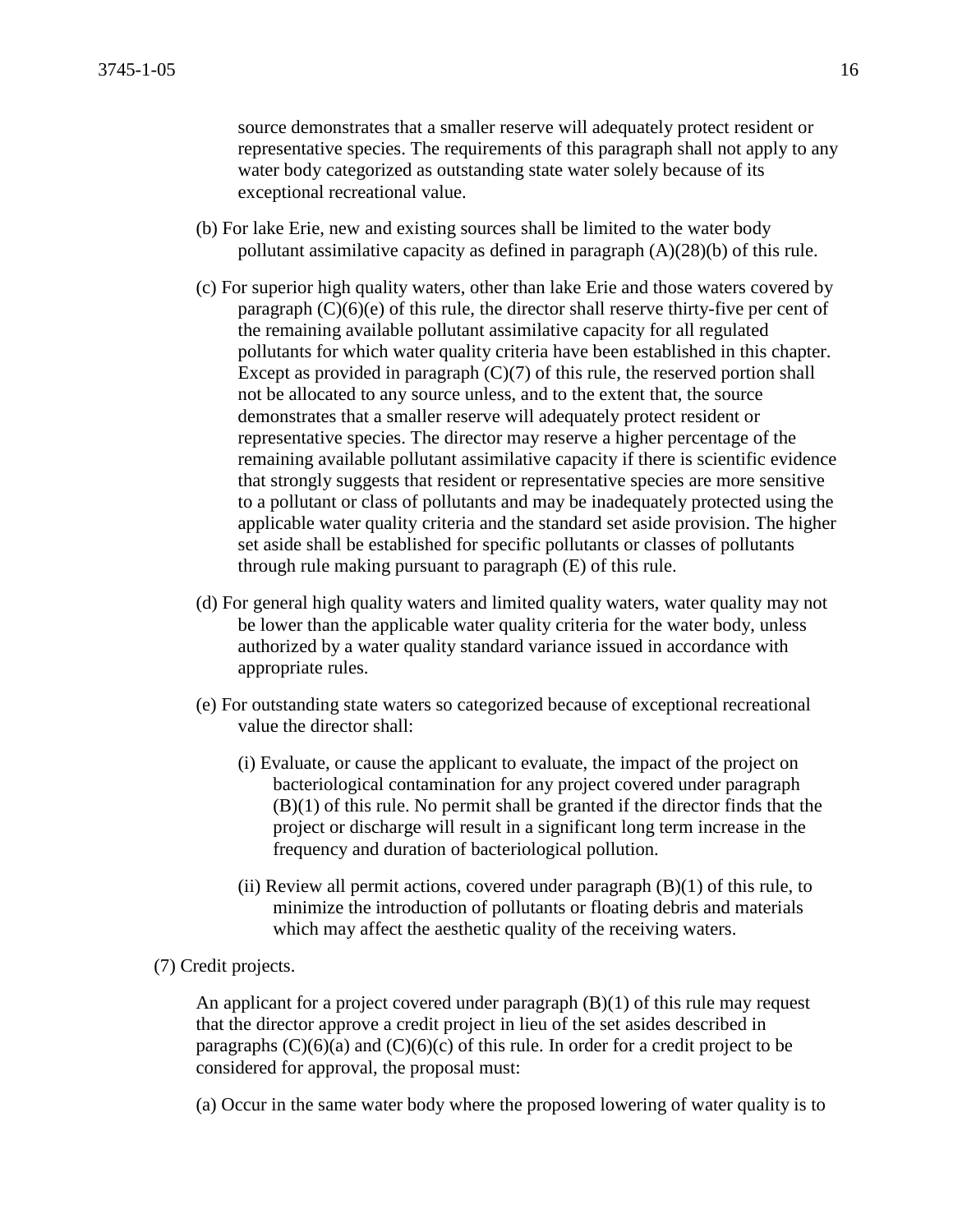## take place.

(b) Not necessarily offset the proposed pollutant load being pursued, but address an existing or potential threat to the water body. This may include providing for water body enhancement or restoration activities.

If the director determines to approve a credit project in lieu of the set asides described in paragraphs  $(C)(6)(a)$  and  $(C)(6)(c)$  of this rule, the director may include, at the director's discretion, an alternative lower set aside to accompany the credit project. A lower set aside must be established through rule making and incorporated into tables established in paragraph (E) of this rule.

- (8) Procedures.
	- (a) The director shall assess each proposed activity covered by paragraph (B)(1) or (F) of this rule on a case-by-case basis. For each proposed activity, the director shall weigh the information acquired relative to the proposal, that was submitted by the applicant or otherwise obtained by the director, and all comments presented during the public review period, including intergovernmental comments, and make a determination to:
		- (i) Allow the applicant's preferred alternative with appropriate conditions, if applicable, and the lower water quality as proposed because it has been determined that a discharge or the activity is necessary.
		- (ii) Deny the applicant's preferred alternative as proposed.
		- (iii) Require a cost beneficial, technically feasible or available non-degradation, minimal degradation or mitigative technique alternative that would result in no or a lesser lowering of water quality.
	- (b) Any action of the director issuing a permit to install or a national pollutant discharge elimination system permit covered under paragraph (B)(1) or (F) of this rule shall be preceded by a draft action and shall be issued in accordance with Chapter 3745-49 of the Administrative Code.
	- (c) Any action of the director denying a permit to install or a national pollutant discharge elimination system permit covered under paragraph (B)(1) or (F) of this rule shall be preceded by a proposed action and shall be issued in accordance with Chapter 3745-49 of the Administrative Code.
	- (d) Any action of the director on a section 401 water quality certification covered under paragraph  $(B)(1)$  or  $(F)$  of this rule shall be taken in accordance with Chapters 3745-32 and 3745-49 of the Administrative Code.
	- (e) Any action of the director on a state isolated wetland permit application submitted pursuant to section 6111.024 of the Revised Code and covered under paragraph (B)(1) or (F) of this rule shall be taken in accordance with Chapter 3745-49 of the Administrative Code.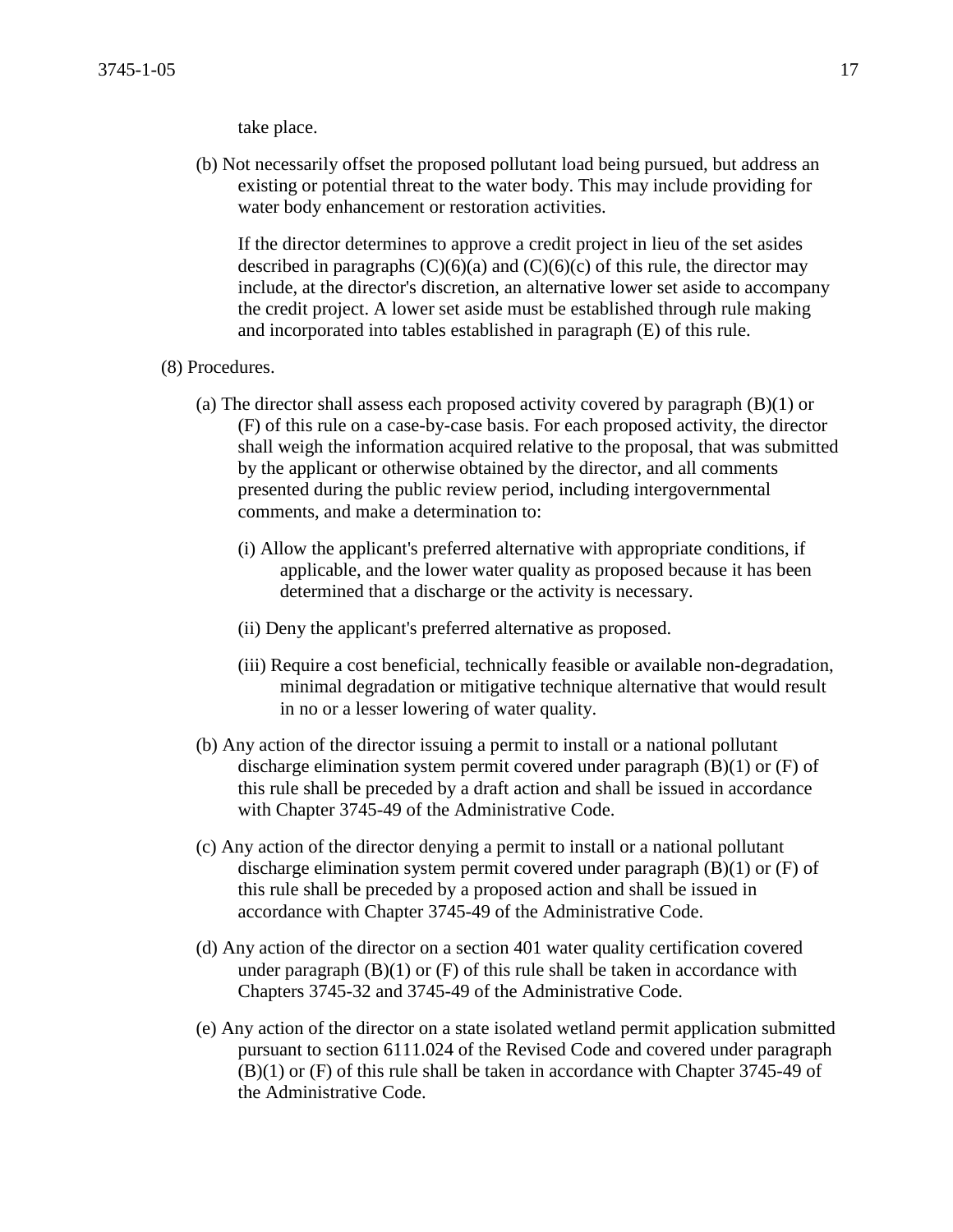(D) Exclusions and waivers.

The exclusions and waivers described in paragraphs  $(D)(1)(a)$ ,  $(D)(1)(b)$ ,  $(D)(1)(d)$ ,  $(D)(1)(e)$  and  $(D)(3)$  of this rule do not apply to bioaccumulative chemicals of concern within the lake Erie basin.

- (1) The following situations are excluded from the submittal and review requirements listed in paragraphs  $(B)(3)(e)$  to  $(B)(3)(h)$  and  $(C)(5)$  of this rule. In determining the applicability of any of the following exclusions, the evaluation shall not only consider potential effects or impacts to the receiving waters, but also to any subsequent waters potentially affected by the discharge or activity.
	- (a) Any source discharging to limited quality waters.
	- (b) Any de minimis net increase determined using the following criteria. For the discharge of primarily sanitary wastewaters, only ammonia-nitrogen will be evaluated to determine the applicability of the appropriate exclusion.
		- (i) For general high quality waters, any net increase in the discharge of a regulated pollutant that is less than ten per cent of the wasteload allocation to maintain water quality standards calculated using total maximum daily load procedures, provided the proposed lowering of water quality does not exceed eighty per cent of the wasteload allocation to maintain water quality standards calculated using total maximum daily load procedures.
		- (ii) For superior high quality waters, other than lake Erie, and outstanding state waters any net increase in the discharge of a regulated pollutant that results in less than a five per cent change in the ambient water quality concentration of the receiving water as projected to occur using total maximum daily load procedures, provided the proposed lowering of water quality does not exceed the portion of the remaining available assimilative capacity specified by the director pursuant to paragraphs  $(C)(6)(a)$  or  $(C)(6)(c)$  and  $(E)$  of this rule.
		- (iii) For lake Erie any net increase in the discharge of a regulated pollutant that is less than ten per cent of the water body pollutant assimilative capacity.
	- (c) Combined sewer overflow elimination or reduction projects affecting one or more water bodies where there will be a net decrease in the overall pollutant loadings discharged to surface waters of the state. Treatment byproducts of combined sewer overflow discharges (e.g., chlorine for disinfection) shall be excluded from review.
	- (d) Any disposal system built and operated exclusively for the treatment of contaminated ground water at response action clean-up sites.
	- (e) Any disposal system built and operated as a land application and controlled discharge system as defined in paragraph (A)(11) of this rule.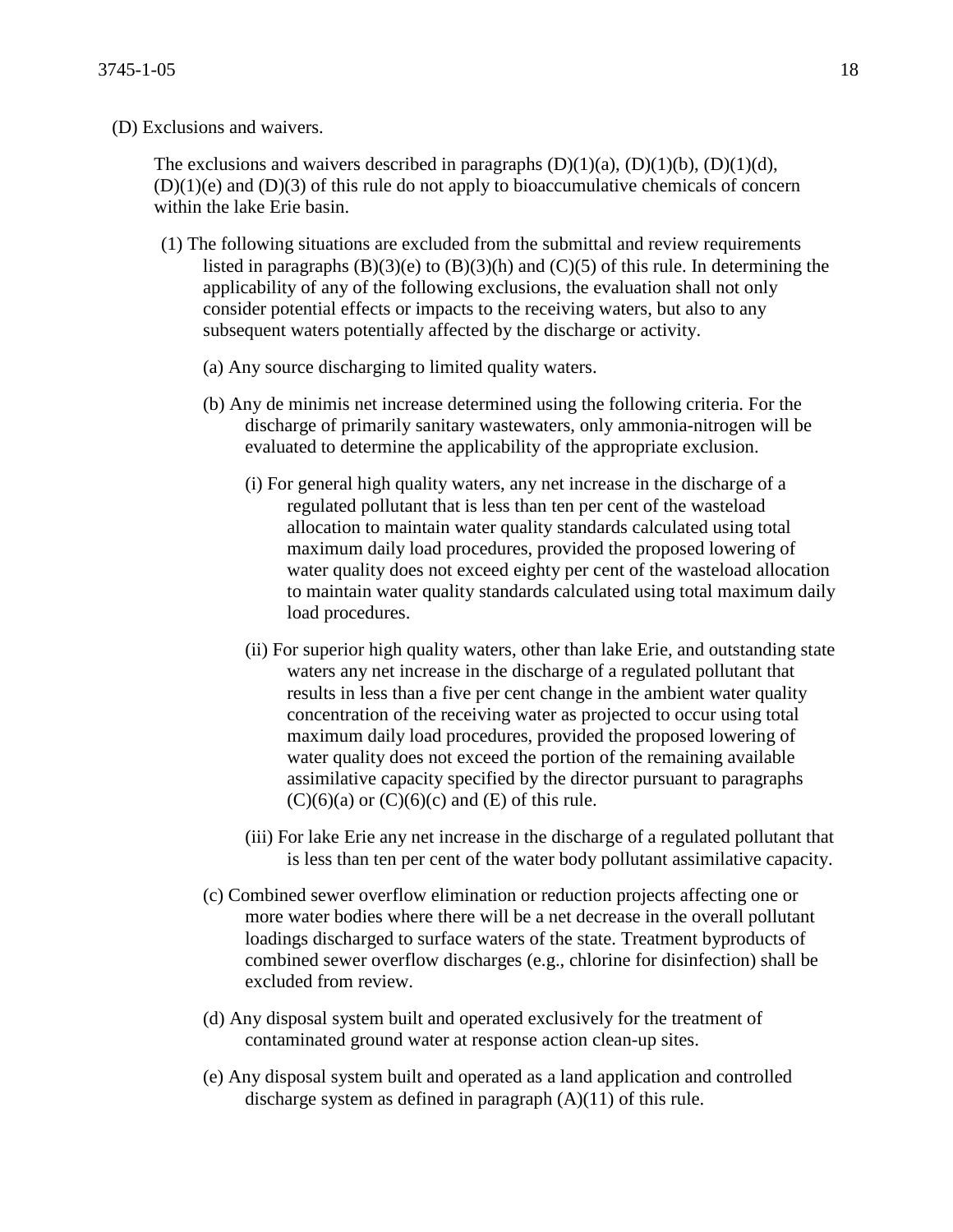- (f) Any net increase in the discharge of a regulated pollutant resulting from a change in fuel used by the discharger, provided the discharger was capable of accommodating the new fuel on the effective date of this rule.
- (g) Any imposition of mercury effluent limitations in an NPDES permit for an existing source where the mercury limitations are based on a variance pursuant to paragraph (J) of rule 3745-1-38 of the Administrative Code.
- (h) Any discharge of the following regulated pollutants within the range indicated:
	- (i) Total suspended solids at or below sixty-five mg/l.
	- (ii) Oil and grease at or below ten mg/l.
- (i) Any discharge that, as the result of the addition of heat associated with the process or wastewater treatment system, increases the ambient temperature of the receiving stream greater than or equal to one degree Fahrenheit, as calculated using total maximum daily load procedures, up to that allowed through water quality standards.
- (j) Any general permit developed by the director in accordance with the provisions of Chapter 3745-38 of the Administrative Code.
- (2) The director may waive the requirement to install best available demonstrated control technology for new sources discharging sanitary wastewater if:
	- (a) The modification, new source or national pollutant discharge elimination system application is for a project designed exclusively to restore, maintain or ensure design capacity and associated pollutant discharge levels already authorized in an effective national pollutant discharge elimination system permit.
	- (b) The modification, new source or national pollutant discharge elimination system application is the direct and sole result of a proposed transfer of pollutant loading from an existing direct discharge of pollution to waters of the state, and the director has determined that the transfer will result in overall environmental improvement. The director's determination on this matter shall be based upon the antidegradation review process specified in paragraph (C) of this rule, unless otherwise excluded from such review pursuant to paragraph (D) of this rule.
- (3) The director may waive the submittal and review requirements listed in paragraphs  $(B)(3)(f)$  to  $(B)(3)(h)$  and  $(C)(5)$  of this rule if it is determined that:
	- (a) The proposed net increase in the discharge of a regulated pollutant does not result in an increase in the ambient water quality concentration of the receiving water after mixing as projected to occur under the total maximum daily load procedures.
	- (b) Any proposed net increase in the discharge of nutrients (such as, but not limited to, phosphorus and nitrogen) or toxic substances complies with all applicable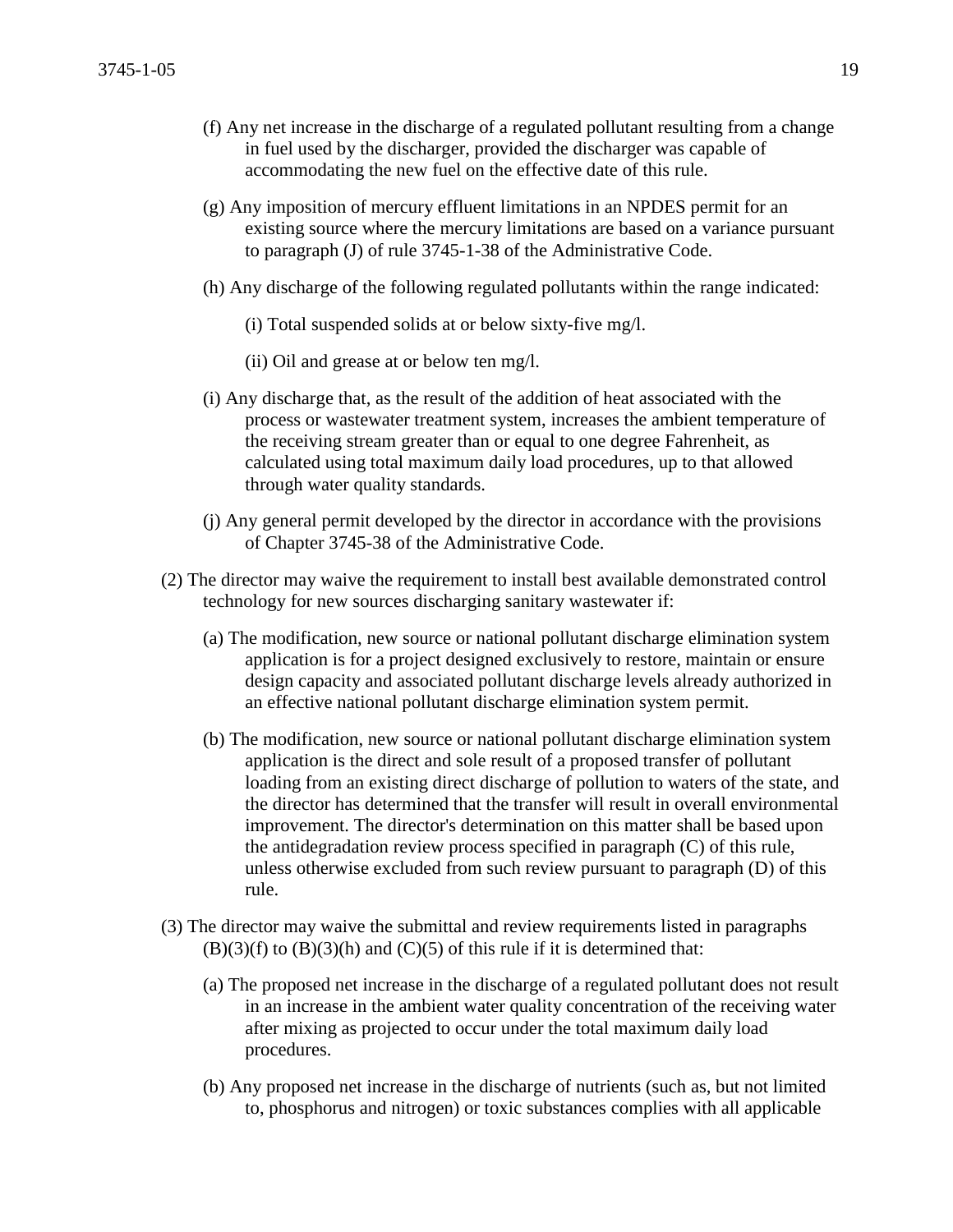water quality standards and will not threaten environmentally sensitive areas such as downstream lakes, reservoirs, wetlands, exceptional warmwater habitats, coldwater habitats, outstanding national resource waters, outstanding state waters, or superior high quality waters.

- (c) The requirements of paragraphs  $(B)(3)(d)$  and  $(B)(3)(e)$  of this rule have been met and the director determines that none of the non-degradation alternatives, minimal degradation alternatives or mitigative technique alternatives for the design and operation of the activity are technically feasible and economically justifiable.
- (4) Nothing in this rule shall prohibit the director from approving activities that lower water quality on a temporary basis whenever the director determines that an emergency exists requiring immediate action to protect public health and welfare. The director shall issue any such approval in accordance with division (C) of section 6111.06 of the Revised Code and rule 3745-47-19 of the Administrative Code.
- (5) The director may waive the submittal and review requirements listed in paragraphs  $(B)(3)(f)$  to  $(B)(3)(h)$  and  $(C)(5)$  of this rule if the applicant is seeking a revised water quality based effluent limit based upon the results of either a site specific study of the water quality criteria or a change in the water quality criteria found in this chapter and the applicant demonstrates that the facility has not complied with the existing water quality based permit limit. The following conditions must be met for this waiver to apply:
	- (a) Any proposed net increase in the discharge of regulated pollutants complies with all applicable water quality standards and will not threaten environmentally sensitive areas such as downstream lakes, reservoirs, wetlands, exceptional warmwater habitats, coldwater habitats, outstanding national resource waters, outstanding state waters, or superior high quality waters.
	- (b) The requirements of paragraphs  $(B)(3)(d)$  and  $(B)(3)(e)$  of this rule have been met and the director determines that none of the non-degradation alternatives, minimal degradation alternatives or mitigative technique alternatives for the design and operation of the activity are technically feasible and economically justifiable.
- (E) Categorization of waters; site-specific revisions:
	- (1) All surface waters are categorized as general high quality waters except as follows.
		- (a) Lake Erie is categorized as a superior high quality water.
		- (b) All surface waters of the state meeting the definition of limited quality waters are so categorized, unless the water body is the source of drinking water for a public water supply, in which case it shall be considered a general high quality water for the purposes of this rule.
		- (c) The water bodies listed in table 5-4 of this rule are categorized superior high quality waters. The reserved set aside percentage established pursuant to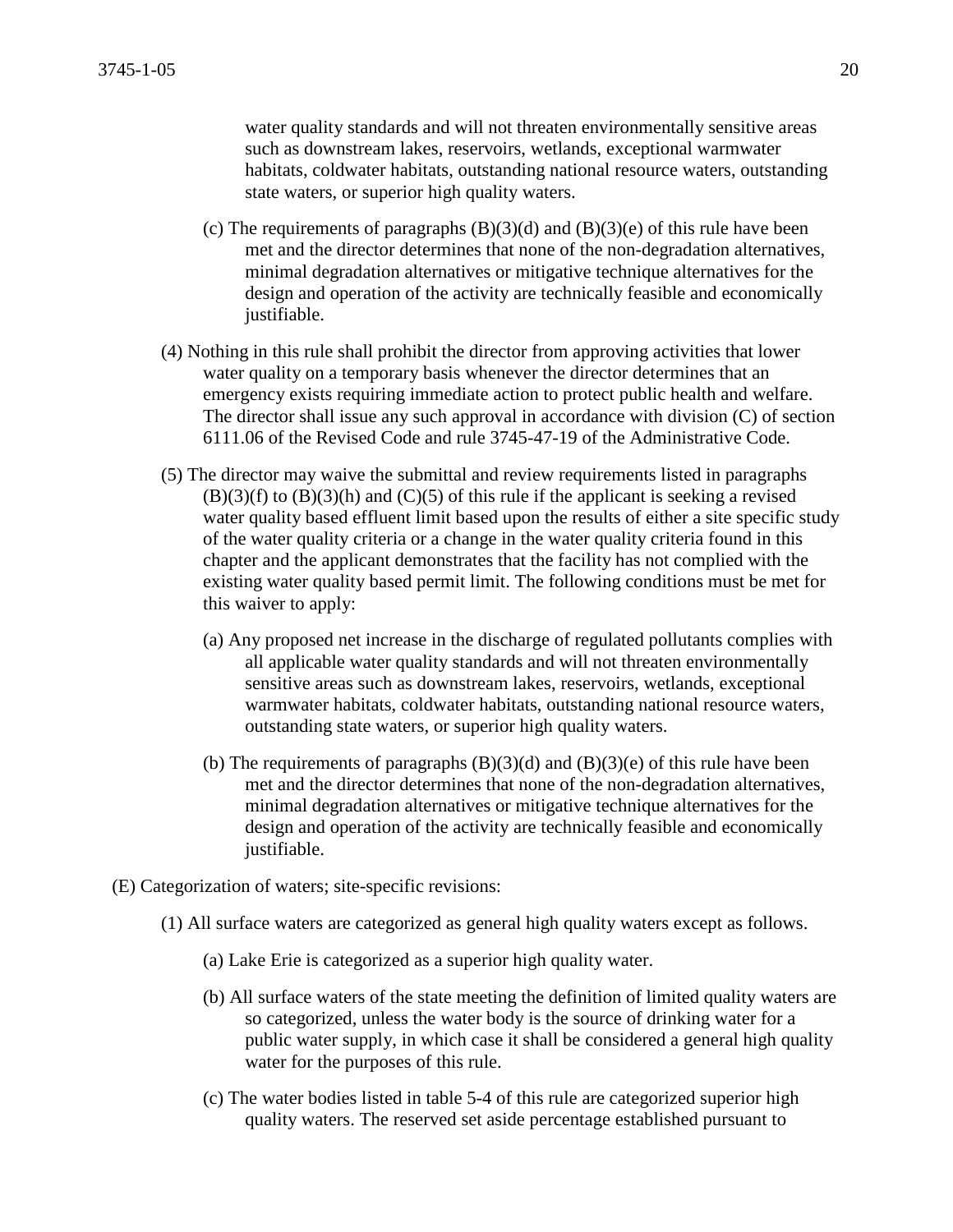paragraph  $(C)(6)(c)$  of this rule is thirty-five per cent unless indicated otherwise in table 5-4 of this rule.

- (d) The water bodies listed in table 5-5 of this rule are categorized outstanding state waters due to exceptional ecological values. The reserved set aside percentage established pursuant to paragraph  $(C)(6)(a)$  of this rule is seventy per cent of the remaining available pollutant assimilative capacity.
- (e) The water bodies listed in table 5-6 of this rule are categorized outstanding state waters due to exceptional recreational values. The provisions of paragraph  $(C)(6)(e)$  of this rule apply.
- (f) The water bodies listed in table 5-7 of this rule are categorized outstanding national resource waters.
- (2) At least once every three years, the director, in consultation with the director of the department of natural resources, shall consider available information on water bodies in Ohio and determine appropriate high quality water categorizations. Each determination shall consider attributes of exceptional recreational or ecological value, the national significance of the water body, and other existing and planned uses of the water body. If the director identifies any waters not properly categorized, the director shall public notice the director's intent to categorize them to the appropriate category upon consideration of public comment. The director shall categorize outstanding national resource waters, outstanding state waters and superior high quality waters in tables 5-4 to 5-7 of this rule.
- (3) A person adversely affected by the high quality water categorization of a water body pursuant to paragraph  $(E)(1)$  or  $(E)(2)$  of this rule may petition the director to revise that categorization. Any such petition shall detail the basis for the petition and contain, at a minimum, new relevant and factual information, or relevant and factual information not previously available to the director at the time of the categorization described in paragraph  $(E)(1)$  or  $(E)(2)$  of this rule. The petition must contain sufficient information, or such additional information as the director may request, to justify a decision by the director to either revise or retain the categorization under paragraph  $(E)(1)$  or  $(E)(2)$  of this rule. Within three months of receiving a petition containing complete and adequate information, or within such longer time as the director and the petitioner may agree, the director shall either approve or propose to deny the petition in accordance with Chapter 119. of the Revised Code. The director shall subsequently make appropriate revisions to the high quality water categorization of the water body in tables 5-4 to 5-7 of this rule, as appropriate, in accordance with Chapter 119. of the Revised Code.
- (4) Petitions for revision to set asides.
	- (a) Any person who is or may be adversely affected by a set aside percentage established pursuant to paragraph  $(C)(6)(a)$  or  $(C)(6)(c)$  of this rule may petition the director to revise that set aside percentage. Any such petition shall detail the basis for the petition and contain sufficient information, or such additional information as the director may request, to justify a decision by the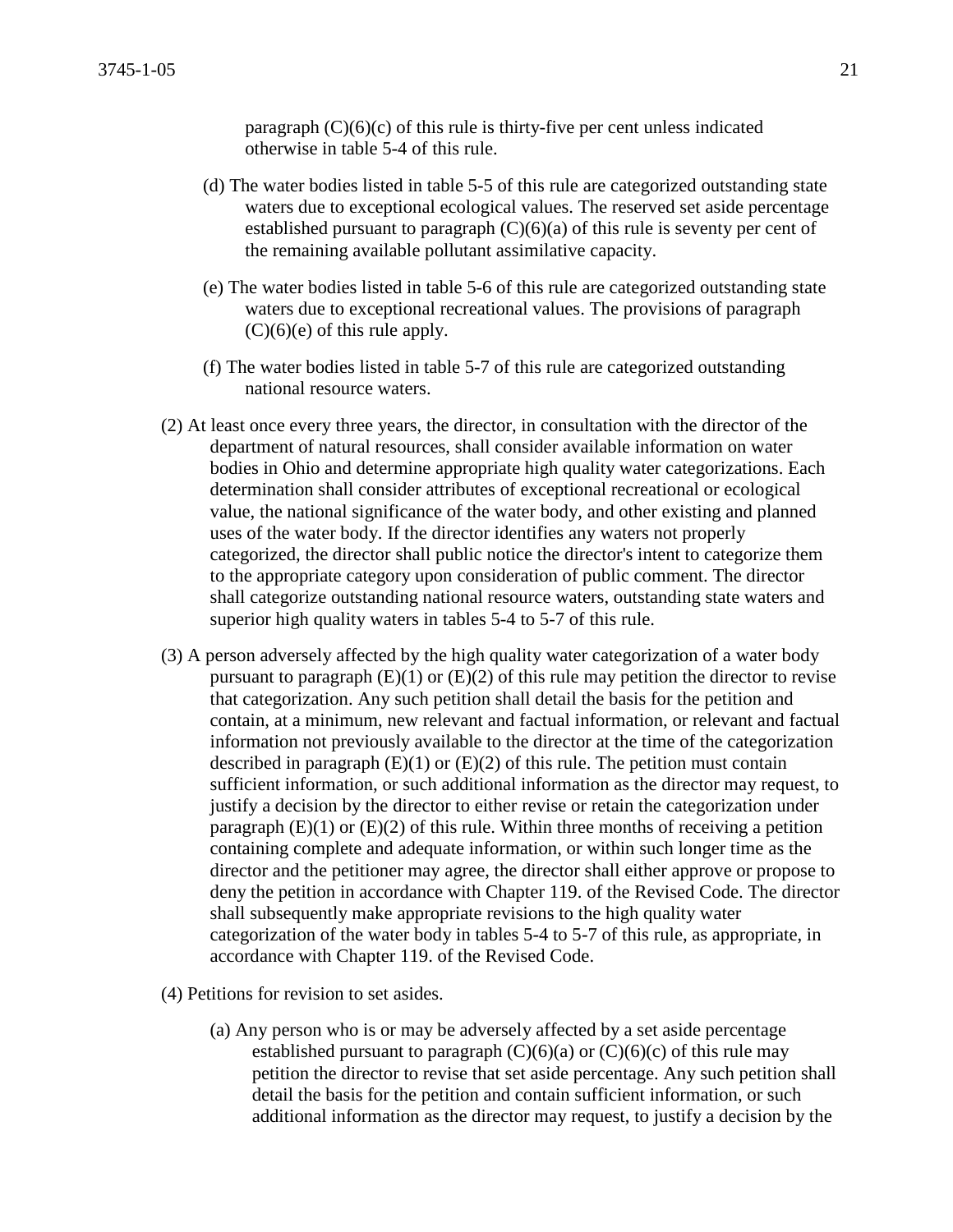director to either retain the set aside percentage, remove the set aside percentage or establish site specific set asides for one or more pollutants.

- (b) If the director concludes, based on the information presented in the petition and such other relevant scientific information as is available to the director, that the existing set aside is more or less stringent than necessary to preserve the attributes that justified designation of the water body as an outstanding state water or superior high quality water, the director shall establish a revised, sitespecific set aside for that or those pollutants. The revised site-specific set aside for each pollutant shall be set at the percentage of the remaining available pollutants' assimilative capacity that the director concludes, based on the available scientific evidence, must be preserved to adequately protect the attributes that justified designation of the water body as an outstanding state water or superior high quality water.
- (c) Within three months of receiving a petition containing complete and adequate information, or within such longer time as the director and the petitioner may agree, the director shall either approve, approve with modifications or propose to deny the petition in accordance with Chapter 119. of the Revised Code. The director shall subsequently make appropriate revision to the high quality water categorization of the water body in tables 5-4 to 5-7 of this rule, as appropriate, in accordance with Chapter 119. of the Revised Code.
- (F) Special provisions for bioaccumulative chemicals of concern in the lake Erie drainage basin.

The following special provisions are applicable to the discharge or release to the environment of any bioaccumulative chemical of concern in the lake Erie drainage basin. Unless otherwise noted, these requirements shall apply in addition to the provisions found in paragraphs (A) to (E) of this rule.

- (1) In lieu of the requirements of paragraph (B)(1) of this rule, any significant lowering of water quality as described in paragraph  $(F)(2)$  of this rule shall require the applicant to submit the information required by paragraph (B)(3) of this rule and to complete the demonstration required by paragraph  $(F)(3)$  of this rule. The director shall establish conditions in the control document that meet the requirements of paragraph  $(F)(4)$  of this rule.
- (2) Significant lowering of water quality.
	- (a) A significant lowering of water quality occurs when there is a new or increased loading of any bioaccumulative chemical of concern from any regulated existing or new facility, either point source or nonpoint source for which there is a control document or reviewable action, as a result of any activity including, but not limited to:
		- (i) Construction of a new regulated facility or modification of an existing regulated facility such that a new or modified control document is required.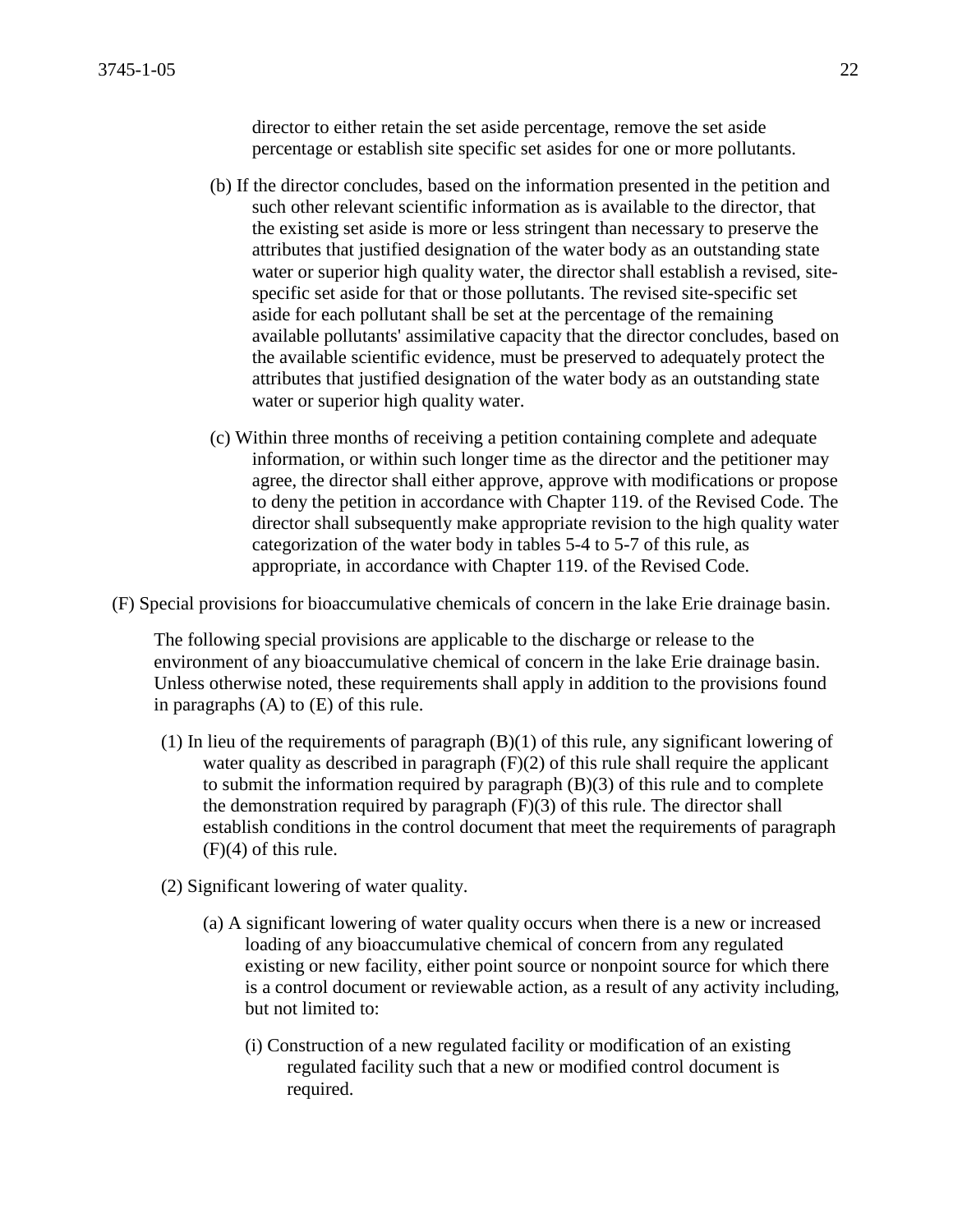- (ii) Modification of an existing regulated facility operating under a current control document such that the production capacity of the facility is increased.
- (iii) Addition of a new source of untreated or pretreated effluent containing or expected to contain any bioaccumulative chemical of concern to an existing wastewater treatment works, whether public or private.
- (iv) A request for an increased limit in an applicable control document.
- (v) Other deliberate activities that, based on the information available, could be reasonably expected to result in an increased loading of any bioaccumulative chemical of concern to any waters of the Great Lakes system.
- (b) Notwithstanding the above, changes in loadings of any bioaccumulative chemical of concern within the existing capacity and processes that are covered by the existing applicable control document, are not subject to an antidegradation review. These changes include, but are not limited to:
	- (i) Normal operational variability including, but not limited to, intermittent increased loadings related to wet weather conditions.
	- (ii) Changes in intake water pollutants.
	- (iii) Increasing the production hours of the facility, (e.g., adding a second shift), provided production hours do not exceed those described in, or used to derive, the existing control document.
	- (iv) Increasing the rate of production, provided production rates do not exceed those described in, or used to derive, the existing control document.
	- (v) Discharges of quantities of a bioaccumulative chemical of concern in the intake water at a facility proposing a new or increased discharge, provided that the new or increased discharge is not expected to result in a net increase in the total load of the bioaccumulative chemical of concern in the receiving water body.
	- (vi) Increasing the sewered area, connection of new sewers and customers, or acceptance of trucked-in wastes such as septage and holding tank wastes by a POTW unless, for a bioaccumulative chemical of concern, there is increased loading due to the collection of wastewater from a significant industrial user and, based on the industry's raw materials and processes, the wastewater is expected to have quantifiable concentrations of the bioaccumulative chemical of concern significantly above levels typically associated with domestic wastewater and non-industrial stormwater.
	- (vii) Increased discharge of a bioaccumulative chemical of concern due to implementation of controls on wet weather-related flows, including, but not limited to, combined sewer overflows and industrial stormwater.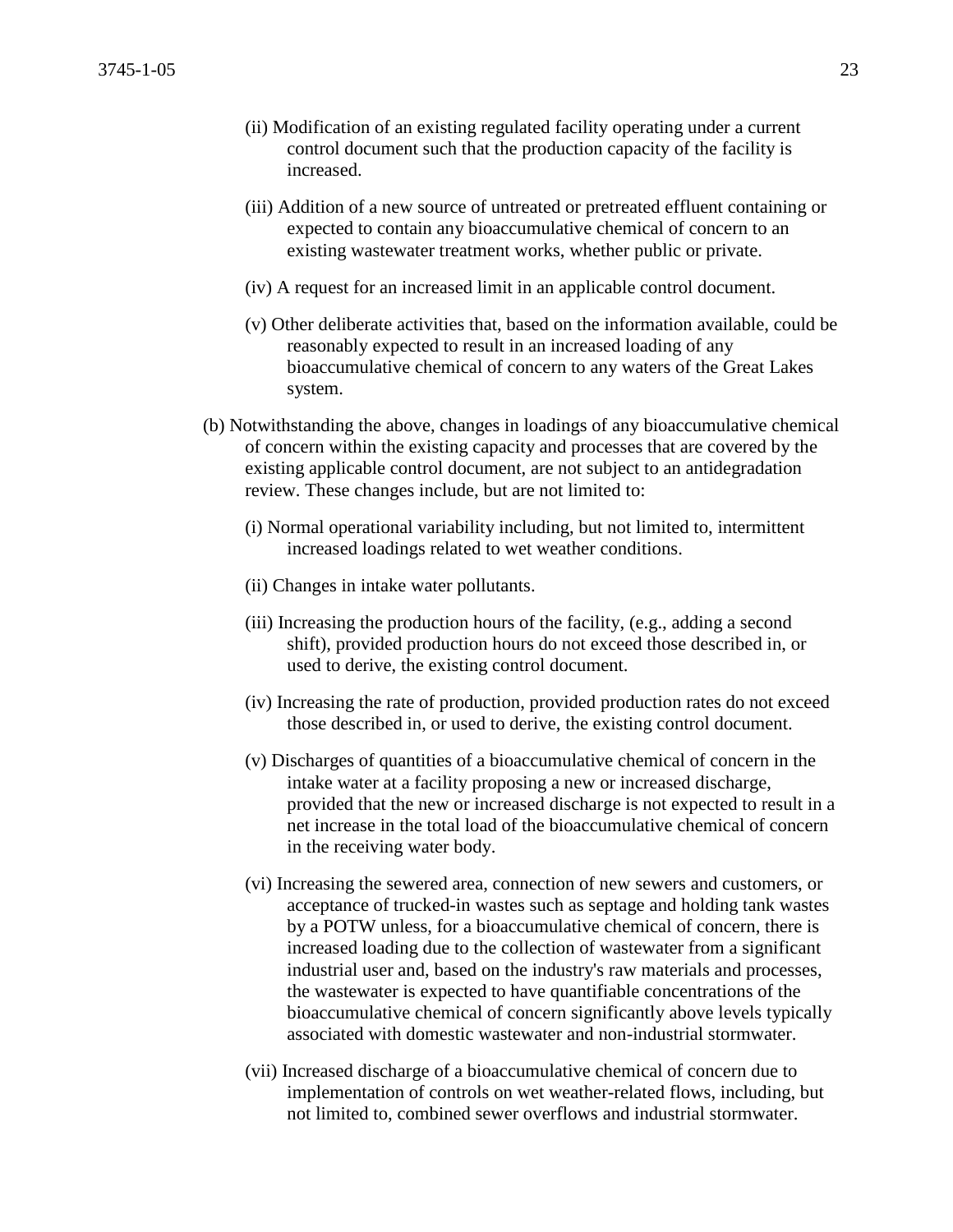- (viii) Increased discharges of a bioaccumulative chemical of concern resulting from a change in fuel used by the discharger, provided that the discharger was capable of accommodating the new fuel on October 31, 1997.
- (c) Also excluded from an antidegradation review are new effluent limits based on improved monitoring data or new water quality criteria or values that are not a result of changes in pollutant loading.
- (d) Also excluded from the antidegradation submittal and review requirements listed in paragraphs  $(B)(3)(c)$  to  $(B)(3)(h)$  and  $(C)(5)$  of this rule is any imposition of mercury effluent limitations in an NPDES permit for an existing source, where the mercury effluent limitations are based on a variance pursuant to paragraph (D)(10) of rule 3745-1-38 of the Administrative Code.
- (3) Antidegradation demonstration.

Any entity seeking to significantly lower water quality for a bioaccumulative chemical of concern, as defined in paragraph (F)(2) of this rule, in a limited quality water or high quality water must, in addition to the requirement in paragraph (B)(3) of this rule, submit an antidegradation demonstration for consideration by the director pursuant to the review requirements of this paragraph and paragraph (C) of this rule. The antidegradation demonstration shall include the following:

- (a) Pollution prevention alternatives analysis. Identify any cost-effective pollution prevention alternatives and techniques that are available to the entity, that would eliminate or significantly reduce the loadings of bioaccumulative chemicals of concern.
- (b) Alternative or enhanced treatment analysis. Identify alternative or enhanced treatment techniques that are available to the entity that would eliminate the lowering of water quality and their costs relative to the cost of treatment necessary to achieve applicable effluent limitations.
- (4) For limited quality waters and high quality waters, the director shall ensure that no action resulting in a lowering of water quality occurs unless an antidegradation demonstration has been completed pursuant to paragraphs  $(B)(3)$  and  $(F)(3)$  of this rule and the information thus provided is determined by the director pursuant paragraph (C) of this rule to adequately support the lowering of water quality.
	- (a) The director shall establish conditions in the control document applicable to the regulated facility that prohibit the regulated facility from undertaking any deliberate action, such that there would be an increase in the rate of mass loading of any bioaccumulative chemical of concern, unless an antidegradation demonstration is provided to the director and approved pursuant to paragraph (C) of this rule prior to commencement of the action. Imposition of limits due to improved monitoring data or new water quality criteria or values, or changes in loadings of any bioaccumulative chemical of concern within the existing capacity and processes that are covered by the existing applicable control document, are not subject to an antidegradation review.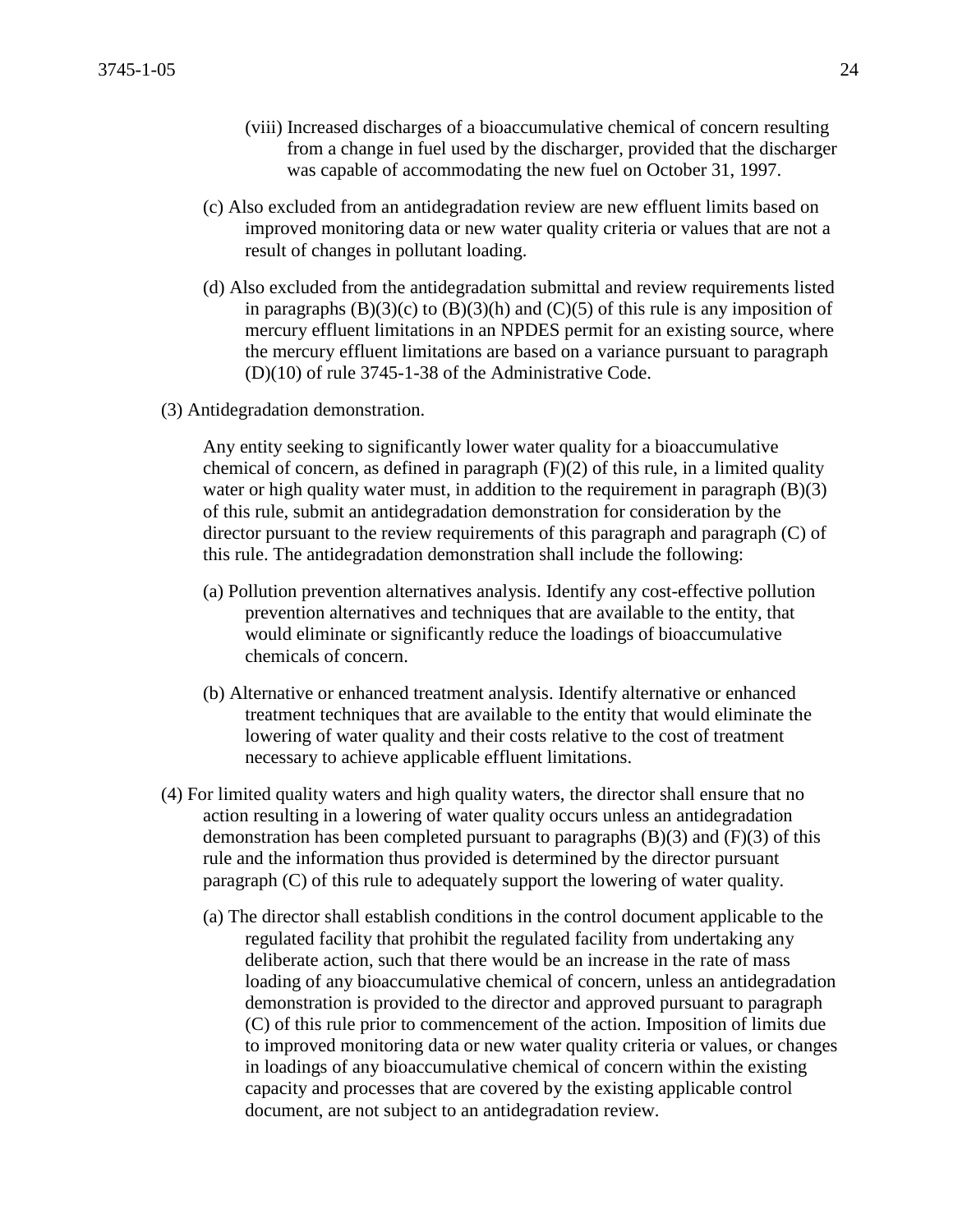- (b) For bioaccumulative chemicals of concern known or believed to be present in a discharge, from a point or nonpoint source, a monitoring requirement shall be included in the control document. The control document shall also include a provision requiring the source to notify the director of any increased loadings that would be subject to the provisions of the paragraph  $(F)(2)$  of this rule and which have not received approval from the director under the conditions specified in this rule. Upon notification, the director shall require actions as necessary to reduce or eliminate the increased loading if the increase is subject to the provisions of the paragraph (F)(2) of this rule. Requirements to reduce or eliminate the increased loading imposed by the director pursuant to this paragraph shall apply unless or until the director approves the increased loadings under the provisions specified in this rule.
- (c) Fact sheets prepared pursuant to 40 C.F.R. 124.8 and 124.56 shall reflect any conditions developed under paragraph (F) of this rule and included in a permit.

| Parameter                                                                                                                                                  | Thirty-day<br>Limit | Daily or<br>Seven-day<br>Limit | Maximum/Minimum Limit  |
|------------------------------------------------------------------------------------------------------------------------------------------------------------|---------------------|--------------------------------|------------------------|
|                                                                                                                                                            |                     |                                |                        |
| CBOD <sub>5</sub>                                                                                                                                          | $10 \text{ mg}/l$   | $15 \text{ mg/l}$              | n/a                    |
| Total suspended<br>solids                                                                                                                                  | $12 \text{ mg/l}$   | $18 \text{ mg}/l$              | n/a                    |
| Ammonia                                                                                                                                                    |                     |                                |                        |
| (Summer)                                                                                                                                                   | $1.0$ mg/l          | $1.5 \text{ mg/l}$             | n/a                    |
| (Winter)                                                                                                                                                   | $3.0$ mg/l          | $4.5$ mg/l                     |                        |
| Dissolved oxygen                                                                                                                                           | n/a                 | n/a                            | $6.0$ mg/l (minimum)   |
| Total residual<br>chlorine                                                                                                                                 | n/a                 | n/a                            | $0.038$ mg/l (maximum) |
| $E.$ coli $*$                                                                                                                                              | $126 / 100$ ml      | 235 / 100 ml                   | n/a                    |
| * E. coli is to be considered a design standard only. Effluent limitations will not be<br>incorporated into a control document based solely on this table. |                     |                                |                        |

Table 5-1. Best available demonstrated control technology for new sources discharging sanitary wastewater.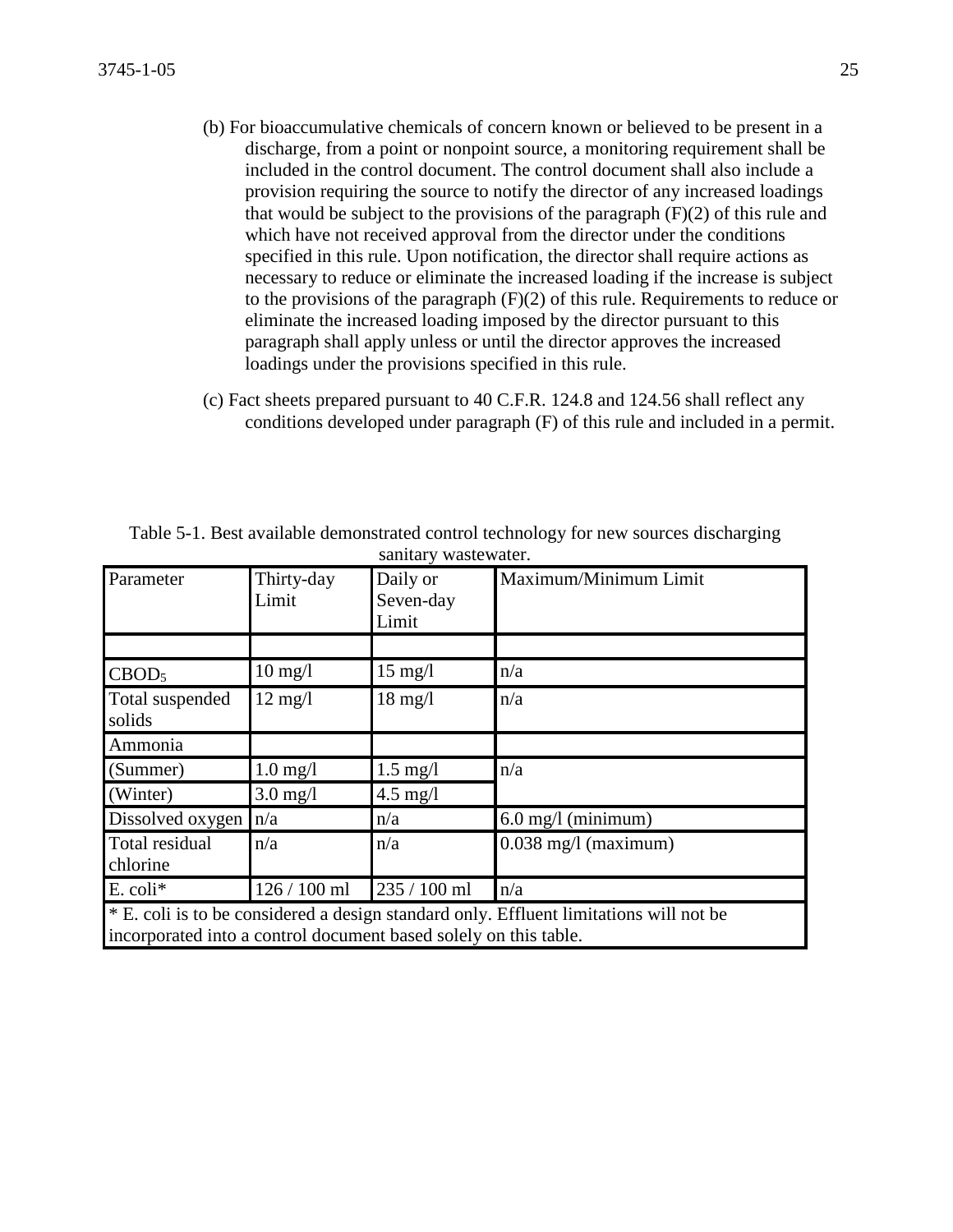Common name Latin name Comment Bigeye chub Notropis amblops Bigeye shiner Notropis boops Blacknose shiner Notropis heterolepis Bluebreast darter Etheostoma camurum Brindled madtom Noturus miurus Brook trout Salvelinus fontinalis Natives only Creek chubsucker Erimyzon oblongus Eastern sand darter **Ammocrypta pellucida** Goldeye Hiodon alosoides Hornyhead chub Nocomis biguttatus Lake chubsucker **Example Example 2** Erimyzon sucetta Least brook lamprey Lampetra aepyptera Least darter **Etheostoma** microperca Mimic shiner Notropis volucellus Mooneye Hiodon tergisus Lake Erie drainage basin Mountain madtom Noturus eleutherus Muskellunge Esox masquinongy Natives only North brook lamprey Ichthyomyzon fossor Northern madtom Noturus stigmosus Popeye shiner Notropis ariommus Pugnose minnow Opsopoeodus emiliae Redside dace **Clinostomus** elongatus River chub Nocomis micropogon River darter **Percina schumardi** Lake Erie drainage basin Rosyface shiner Notropis rubellus Silver lamprey Ichthyomyzon unicuspis South redbelly dace Phoxinus erythrogaster Streamline chub Erimystax dissimilis Tonguetied minnow Exoglossum laurae Variegate darter Etheostoma variatum Western banded killifish Fundulus diaphanus menona

Table 5-2. Declining fish species.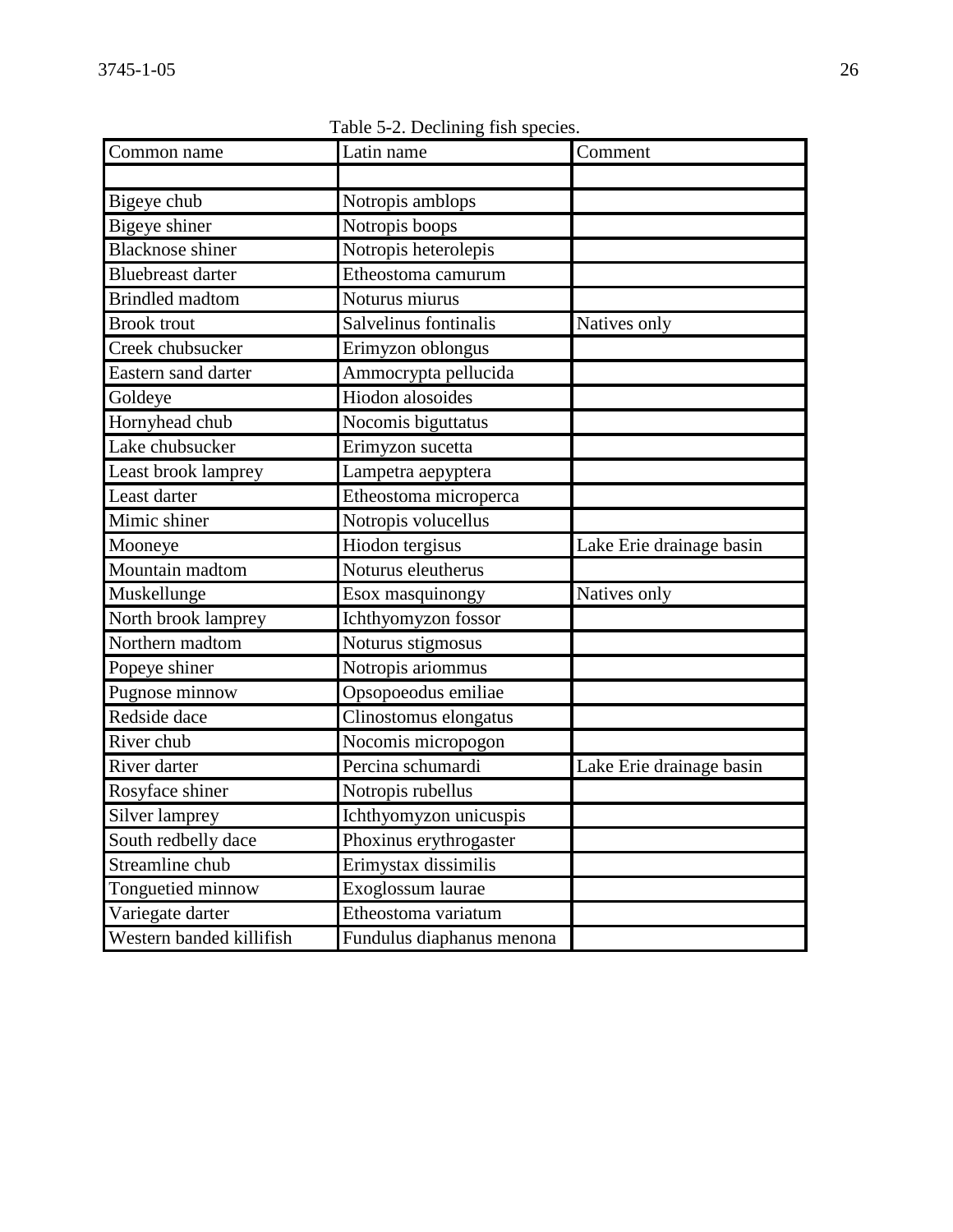| Common name              | Latin name              | Comment |
|--------------------------|-------------------------|---------|
|                          |                         |         |
| Fish                     |                         |         |
| <b>Bigmouth shiner</b>   | Notropis dorsalis       |         |
| <b>Bluebreast darter</b> | Etheostoma camurum      |         |
| Lake chubsucker          | Erimyzon sucetta        |         |
| Paddlefish               | Polyodon spathula       |         |
| River darter             | Percina shumardi        |         |
| Rosyside dace            | Clinostomus funduloides |         |
| Silver lamprey           | Ichthyomyzon unicuspis  |         |
| Tippecanoe darter        | Etheostoma tippencanoe  |         |
| <b>Mollusks</b>          |                         |         |
| <b>Black sandshell</b>   | Liqumia recta           |         |
| Ebonyshell               | Fusconaia ebena         |         |
| Fawnsfoot                | Truncilla donaciformis  |         |
| Pondhorn                 | Uniomerus tetralasmus   |         |
| Snuffbox                 | Epioblasma triquetra    |         |
| Threehorn wartyback      | Obliquaria reflexa      |         |
| Other                    |                         |         |
| Sloan's crayfish         | Orconectes sloanii      |         |

Table 5-3. Threatened species.

Table 5-4. Superior high quality waters.

| Water body name                                                                                                             | Flows into             | Drainage basin           |
|-----------------------------------------------------------------------------------------------------------------------------|------------------------|--------------------------|
|                                                                                                                             |                        |                          |
| Alum creek - headwaters to<br>West branch (RM 42.8)                                                                         | Big Walnut creek       | Scioto                   |
| Anderson fork - Grog run<br>$(RM 11.02)$ to the mouth                                                                       | Caesar creek           | Little Miami             |
| Archers fork                                                                                                                | Little Muskingum river | Central Ohio tributaries |
| Arney run - Black run (RM<br>2.2) to the mouth                                                                              | Clear creek            | Hocking                  |
| Ashtabula river - confluence<br>of East and West fork (RM<br>27.54) to adjacent East $23^{\text{rd}}$<br>street $(RM 2.00)$ | Lake Erie              | Ashtabula                |
| Auglaize river - Kelly road<br>(RM 77.32) to Jennings creek<br>(RM 47.02)                                                   | Maumee                 | Maumee                   |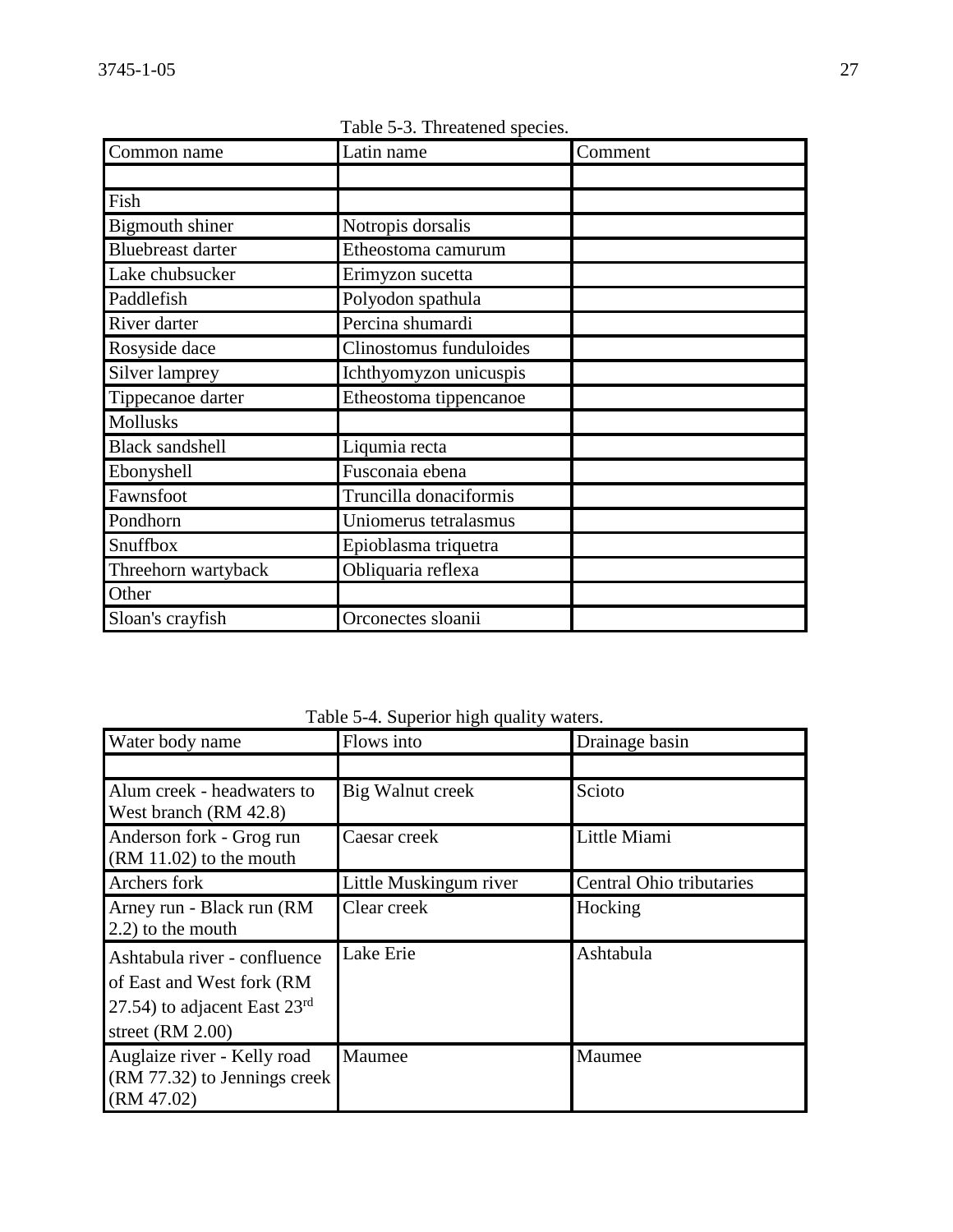| Baughman creek                                                                                      | Grand river              | Grand                    |
|-----------------------------------------------------------------------------------------------------|--------------------------|--------------------------|
| Beech fork                                                                                          | Salt creek               | Scioto                   |
| Bend fork - Joy fork (RM 4.0) Captina creek                                                         |                          | Central Ohio tributaries |
| to the mouth                                                                                        |                          |                          |
| Big run                                                                                             | Federal creek            | Hocking                  |
| Big Walnut creek - Rocky                                                                            | Scioto river             | Scioto                   |
| fork (RM 28.3) to the mouth                                                                         |                          |                          |
| <b>Blue</b> creek                                                                                   | Churn creek              | Scioto                   |
| Brill run                                                                                           | Marietta run             | Hocking                  |
| <b>Buskirk</b> creek                                                                                | Deer creek               | Scioto                   |
| Caesar creek - Caesar Creek<br>lake (RM 13.92) to the mouth                                         | Little Miami river       | Little Miami             |
| Cedar fork                                                                                          | Clear Fork Mohican river | Muskingum                |
| Cedar Lick creek                                                                                    | Cross creek              | Central Ohio tributaries |
| Center fork                                                                                         | Elkhorn creek            | Central Ohio tributaries |
| Chapman creek                                                                                       | Mad river                | Great Miami              |
| Clear creek                                                                                         | Rocky fork               | Scioto                   |
| Clear creek - Cattail creek<br>(RM 9.52) to the mouth                                               | Hocking river            | Hocking                  |
| Compton creek                                                                                       | North Fork Paint creek   | Scioto                   |
| Congo creek                                                                                         | Scippo creek             | Scioto                   |
| Deer creek - Bradford/Sugar<br>creek confluence (RM 41.22)<br>to Deer creek reservoir (RM<br>29.40) | Scioto river             | Scioto                   |
| Dismal creek                                                                                        | <b>Witten Fork</b>       | Central Ohio tributaries |
| East Branch Jelloway creek                                                                          | Jelloway creek           | Muskingum                |
| East Fork Little Miami river -<br>East Fork lake (RM 20.5) to<br>the mouth                          | Little Miami river       | Little Miami             |
| East Fork Little Miami river -<br>Howard run (RM 45.18) to<br>Tunnel Mill road (RM 30.1)            | Little Miami river       | Little Miami             |
| <b>East Fork Queer creek</b>                                                                        | Queer creek              | Scioto                   |
| Elkhorn creek                                                                                       | Yellow creek             | Central Ohio tributaries |
| Federal creek - Hyde fork<br>$(RM 16.21)$ to the mouth                                              | Hocking river            | Hocking                  |
| Fish Creek - headwaters to the<br>Indiana state line (RM 29.37)                                     | St. Joseph river         | Maumee                   |
| Furnace run                                                                                         | Cuyahoga river           | Cuyahoga                 |

Table 5-4. Superior high quality waters.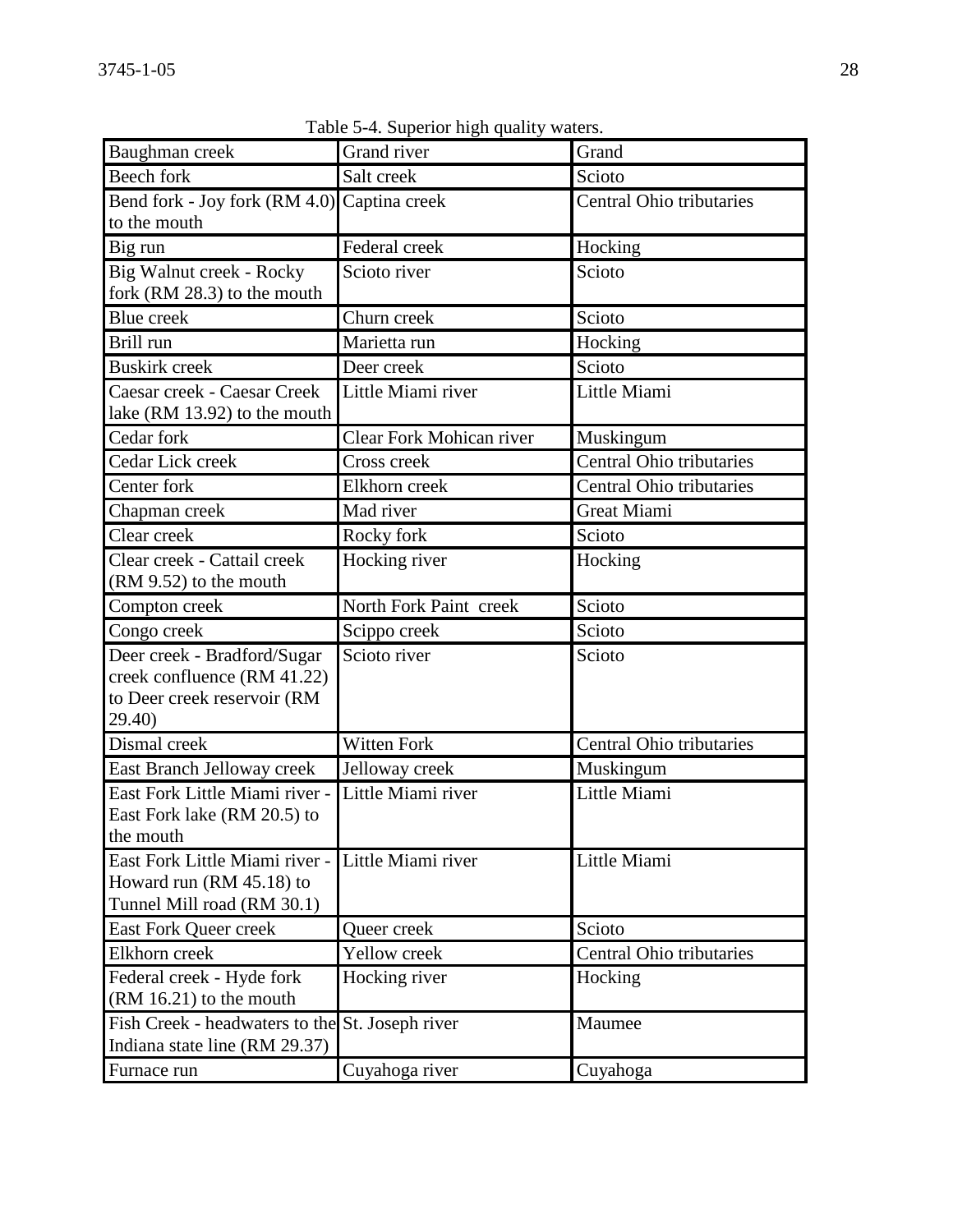| Goose run - downstream<br>Winnerline road (RM 3.00) to<br>the mouth                       | <b>Bantas</b> fork     | <b>Great Miami</b>              |
|-------------------------------------------------------------------------------------------|------------------------|---------------------------------|
| Grace run                                                                                 | Cherry fork            | Southwest Ohio tributaries      |
| Great Miami river - Quincy<br>dam (RM 143.4) to Pasco-<br>Montra road (RM 134.8)          | Ohio river             | <b>Great Miami</b>              |
| Great Miami river - Sidney<br>water works dam (RM 130.2)<br>to Loramie creek RM (119.9)   | Ohio river             | <b>Great Miami</b>              |
| Great Miami river - Lost<br>creek (RM 100.0) to the CSX<br>railroad bridge (RM 84.5)      | Ohio river             | <b>Great Miami</b>              |
| Hay run                                                                                   | Deer creek             | Scioto                          |
| Hellbranch run - Kropp road<br>RM $(5.04)$ to the mouth                                   | <b>Big Darby creek</b> | Scioto                          |
| Honey creek                                                                               | Great Miami river      | <b>Great Miami</b>              |
| Huron river - East/West<br>branch confluence (RM 14.7)<br>to the Ohio turnpike $(RM 9.1)$ | Lake Erie              | Huron                           |
| Indianfield run                                                                           | Kokosing river         | Muskingum                       |
| Jelloway creek                                                                            | Kokosing river         | Muskingum                       |
| Joes run                                                                                  | Big run                | Hocking                         |
| Laurel run                                                                                | Salt creek             | Scioto                          |
| Leith run                                                                                 | Ohio river             | Central Ohio tributaries        |
| <b>Little Darby creek</b>                                                                 | <b>Big Darby creek</b> | Scioto                          |
| Little Muskingum river -<br>Witten fork (RM 46.44) to<br>Fifteen Mile creek (RM<br>14.75) | Ohio river             | <b>Central Ohio tributaries</b> |
| Lower Twin creek                                                                          | Ohio river             | Southwest Ohio tributaries      |
| Lost creek                                                                                | Great Miami river      | Great Miami                     |
| Long run                                                                                  | Rocky fork             | Muskingum                       |
| Lost run                                                                                  | Rocky fork             | Muskingum                       |
| Mac-o-chee creek                                                                          | Mad river              | <b>Great Miami</b>              |
| Mad river - headwaters to<br>Mac-o-chee creek (RM 51.75)                                  | Great Miami river      | <b>Great Miami</b>              |
| Marietta run                                                                              | Federal creek          | Hocking                         |
| Massie creek                                                                              | Little Miami river     | Little Miami                    |
| McCullough creek                                                                          | Scioto Brush creek     | Scioto                          |
| McKee creek                                                                               | Stony creek            | Great Miami                     |
| Middle Fork Laurel run                                                                    | Laurel run             | Scioto                          |

Table 5-4. Superior high quality waters.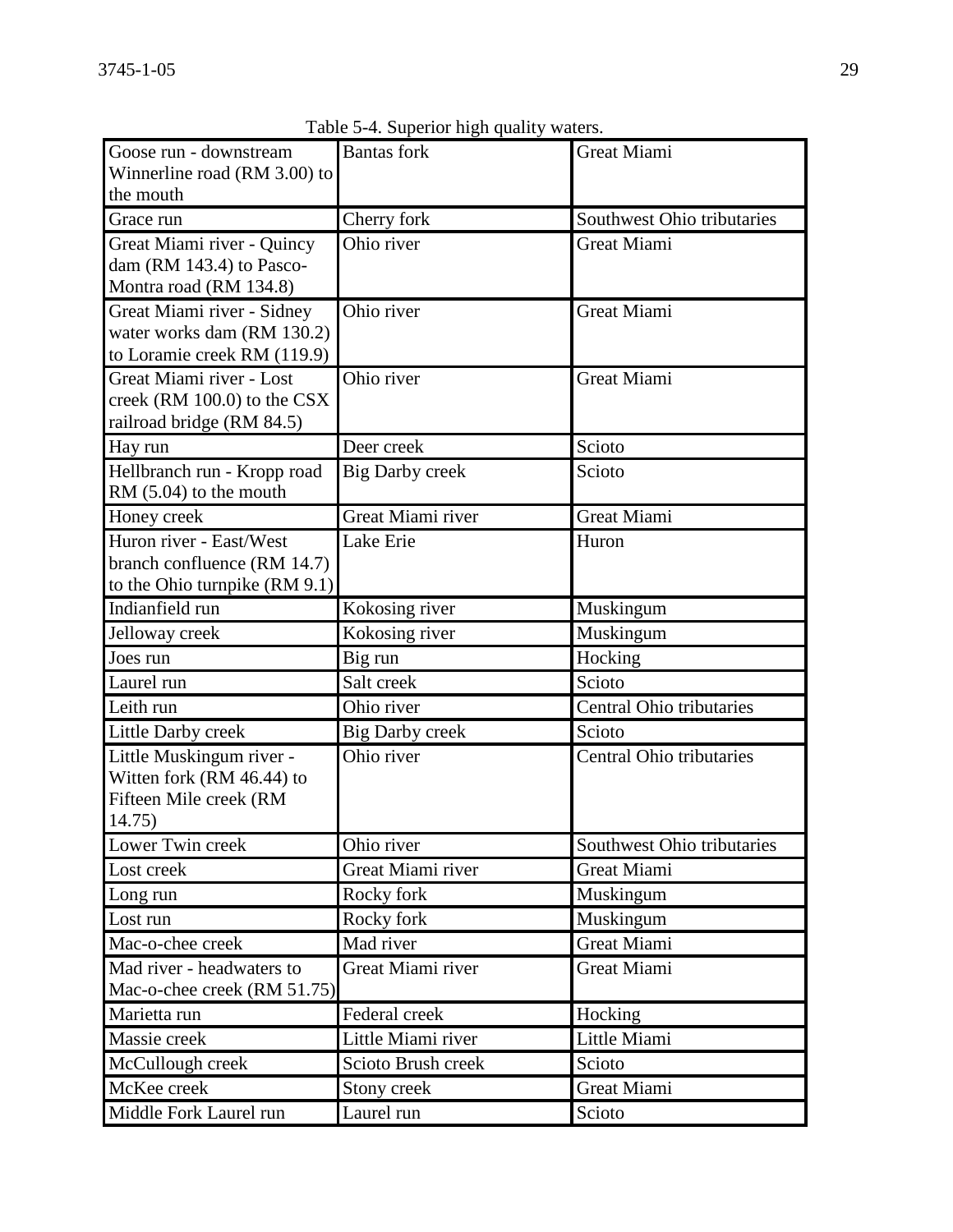| Middle Fork Salt creek                                                                                                              | Salt creek                              | Scioto                     |
|-------------------------------------------------------------------------------------------------------------------------------------|-----------------------------------------|----------------------------|
| Mill creek                                                                                                                          | <b>South Fork Scioto Brush</b><br>creek | Scioto                     |
| Mohican river - Rocky fork<br>(RM 27.60) to an unnamed<br>tributary (RM 16.10)                                                      | Walhonding river                        | Muskingum                  |
| Morgan fork                                                                                                                         | Sunfish creek                           | Scioto                     |
| Muskingum river - confluence Ohio river<br>of Tuscarawas and<br>Walhonding rivers (RM<br>$111.13$ ) to state route 208<br>(RM 92.0) |                                         | Muskingum                  |
| Muskingum river - Licking<br>river (RM 76.20) to Moxahala<br>creek (RM 73.50)                                                       | Ohio river                              | Muskingum                  |
| Muskingum river - Salt creek<br>(RM 67.03) to Branch run<br>(RM 52.58)                                                              | Ohio river                              | Muskingum                  |
| Muskingum river -<br>McConnelsville dam (RM<br>49.0) to Madison run (RM<br>34.4)                                                    | Ohio river                              | Muskingum                  |
| Muskingum river - Beverly<br>dam (RM 24.9) to Cushing<br>run (RM 18.77)                                                             | Ohio river                              | Muskingum                  |
| Muskingum river - Lowell<br>dam (RM 14.1) to Rainbow<br>creek (RM 7.7)                                                              | Ohio river                              | Muskingum                  |
| Muskingum river - Devola<br>dam (RM 5.77) to the mouth                                                                              | Ohio river                              | Muskingum                  |
| Nancy run                                                                                                                           | North Fork Yellow creek                 | Central Ohio tributaries   |
| Nellis run                                                                                                                          | Big run                                 | Hocking                    |
| North Fork Captina creek -<br>Long run $(RM 4.0)$ to the<br>mouth                                                                   | Captina creek                           | Central Ohio tributaries   |
| North Fork Yellow creek                                                                                                             | Yellow creek                            | Cuyahoga                   |
| Ohio Brush creek -<br>headwaters to Beasley Fork<br>road (RM 6.30)                                                                  | Ohio river                              | Southwest Ohio tributaries |
| Opossum creek                                                                                                                       | Ohio river                              | Central Ohio tributaries   |
| Painter run                                                                                                                         | Rocky fork                              | Muskingum                  |
| Pine creek                                                                                                                          | Salt creek                              | Scioto                     |

Table 5-4. Superior high quality waters.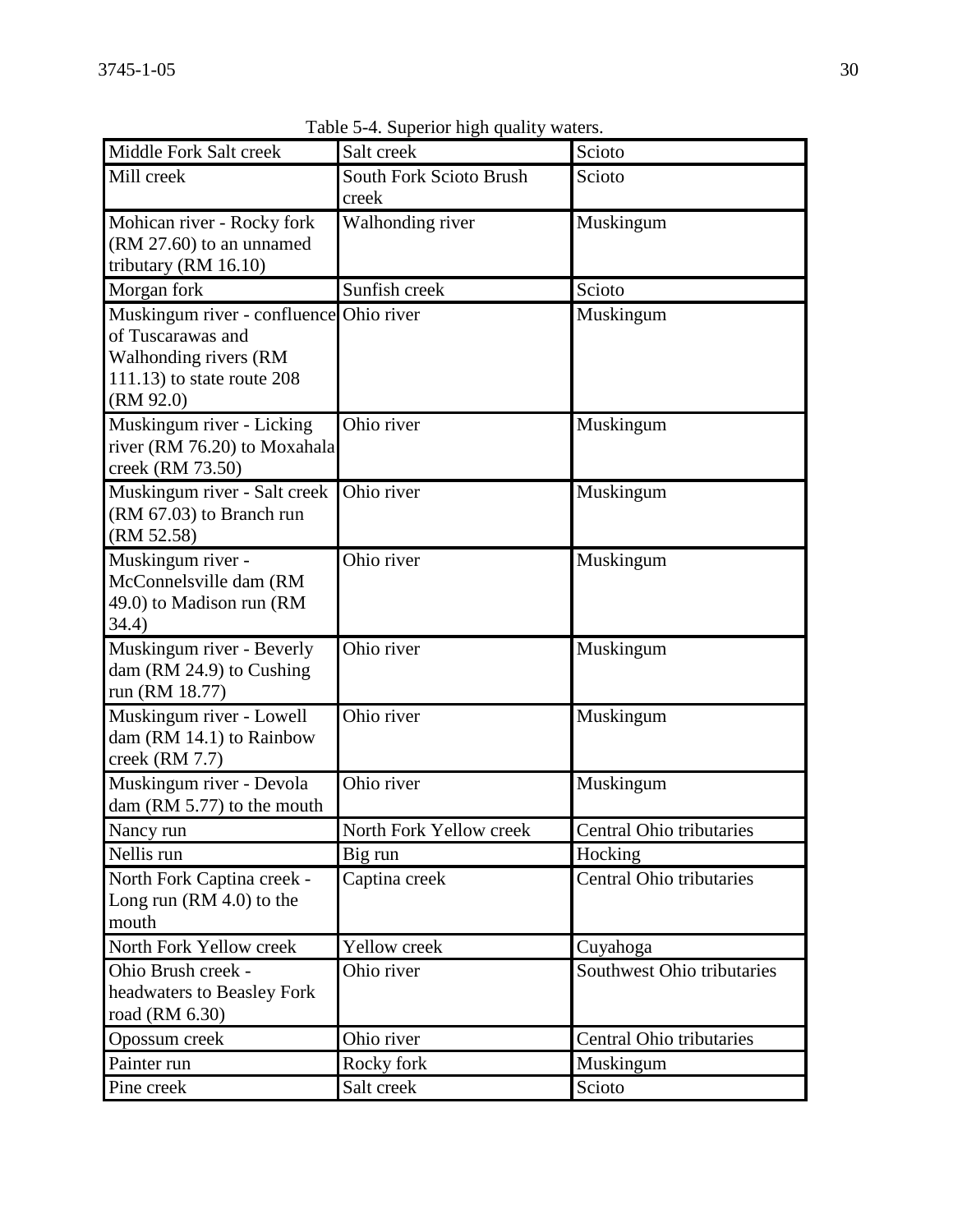| Pine creek - Hales creek (RM Ohio river<br>38.15) to the mouth                   |                         | Southeast Ohio tributaries |
|----------------------------------------------------------------------------------|-------------------------|----------------------------|
| Piney fork                                                                       | Sunfish creek           | Central Ohio tributaries   |
| Pretty run                                                                       | Salt creek              | Scioto                     |
| Proctor run                                                                      | Treacle creek           | Scioto                     |
| Queer creek                                                                      | Salt creek              | Scioto                     |
| Randall run                                                                      | Mill creek              | Scioto                     |
| Rarden creek                                                                     | Scioto Brush creek      | Scioto                     |
| Rocky fork - U.S. route 62<br>$(RM 5.1)$ to the mouth                            | <b>Big Walnut creek</b> | Scioto                     |
| Rocky fork - headwaters to<br>Rocky fork lake (RM 16.88)                         | Paint creek             | Scioto                     |
| Schenck creek                                                                    | Kokosing river          | Muskingum                  |
| Scioto Brush creek -<br>headwaters to McCullough<br>creek (RM 10.2)              | Scioto river            | Scioto                     |
| Scioto river - Indian run (RM<br>145.18) to Olentangy river<br>(RM 132.33)       | Ohio river              | Scioto                     |
| Scioto river - Scioto Big run<br>(RM 124.40) to Scippo creek<br>(RM 89.61)       | Ohio river              | Scioto                     |
| Scioto river - Paint creek (RM Ohio river<br>63.50) to Salt creek (RM<br>51.18)  |                         | Scioto                     |
| Scioto river - Scioto Brush<br>creek (RM 9.2) to the mouth                       | Ohio river              | Scioto                     |
| Scippo creek - Old Tarlton<br>pike (RM 14.80) to the mouth                       | Scioto river            | Scioto                     |
| Sevenmile creek                                                                  | Fourmile creek          | <b>Great Miami</b>         |
| South Fork Captina creek                                                         | Captina creek           | Central Ohio tributaries   |
| South Fork Eagle creek                                                           | Eagle creek             | Mahoning                   |
| <b>South Fork Scioto Brush</b><br>creek - Shawnee creek (RM<br>8.3) to the mouth | Scioto Brush creek      | Scioto                     |
| Spain creek                                                                      | <b>Big Darby creek</b>  | Scioto                     |
| Spring fork                                                                      | Little Darby creek      | Scioto                     |
| Spring run                                                                       | Federal creek           | Hocking                    |
| Stillwater river - Englewood<br>dam (RM 9.0) to the mouth                        | Great Miami river       | <b>Great Miami</b>         |
| Strawcamp run                                                                    | Elkhorn creek           | Central Ohio tributaries   |

Table 5-4. Superior high quality waters.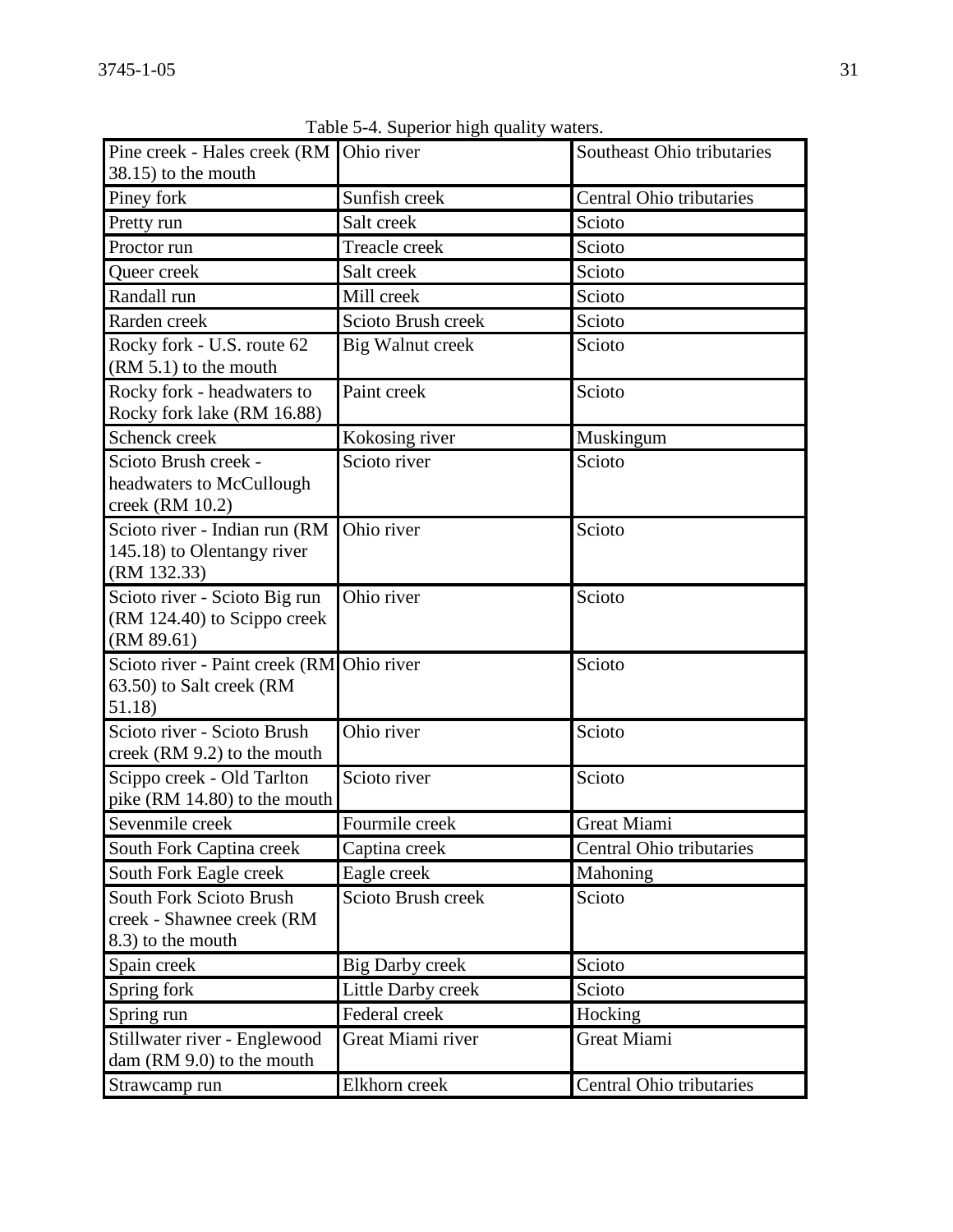| Sunfish creek - headwaters to<br>Negro run (RM 1.7)                                 | Ohio river                                  | Central Ohio tributaries        |
|-------------------------------------------------------------------------------------|---------------------------------------------|---------------------------------|
| Trail run                                                                           | Center fork                                 | <b>Central Ohio tributaries</b> |
| Turkey creek                                                                        | Ohio river                                  | Southwest Ohio tributaries      |
| Turkey run                                                                          | Sugartree fork                              | Muskingum                       |
| <b>Unnamed tributary to East</b><br>Branch Black river at RM<br>41.41               | <b>East Branch Black river</b>              | <b>Black</b>                    |
| <b>Upper Twin creek</b>                                                             | Ohio river                                  | Southwest Ohio tributaries      |
| West Branch Alum creek -<br>Ashley West Liberty road<br>(RM 5.09) to the mouth      | Alum creek                                  | Scioto                          |
| West Branch Huron river -<br>Slate run (RM 10.52) to the<br>mouth                   | Huron river                                 | Huron                           |
| West Branch St. Joseph river<br>- Michigan state line (RM<br>$11.41$ ) to the mouth | St. Joseph river                            | Maumee                          |
| West fork - Buck run (RM<br>9.0) to the mouth                                       | Ohio Brush creek                            | Southwest Ohio tributaries      |
| Whitewater river - Indiana<br>state line (RM 8.26) to the<br>mouth                  | Great Miami river                           | <b>Great Miami</b>              |
| Wildcat run                                                                         | Big run                                     | Hocking                         |
| Winding fork                                                                        | Wakatomika creek                            | Muskingum                       |
| Winterstein run                                                                     | South Fork Scioto Brush<br>creek            | Scioto                          |
| Witten fork                                                                         | Little Muskingum river                      | <b>Central Ohio tributaries</b> |
| Witten run                                                                          | <b>Clear Fork Little Muskingum</b><br>river | <b>Central Ohio tributaries</b> |
| Yellow creek                                                                        | Cuyahoga river                              | Cuyahoga                        |
| <b>Yellow Springs creek</b>                                                         | Little Miami river                          | Little Miami                    |

Table 5-4. Superior high quality waters.

Table 5-5. Outstanding state waters based on exceptional ecological values.

| Water body name                                                           | Flows into   | Drainage basin     |
|---------------------------------------------------------------------------|--------------|--------------------|
|                                                                           |              |                    |
| Aurora branch - state route 82 Chagrin river<br>$(RM 17.08)$ to the mouth |              | Chagrin            |
| <b>Bantas</b> fork                                                        | Twin creek   | <b>Great Miami</b> |
| Big Darby creek                                                           | Scioto river | Scioto             |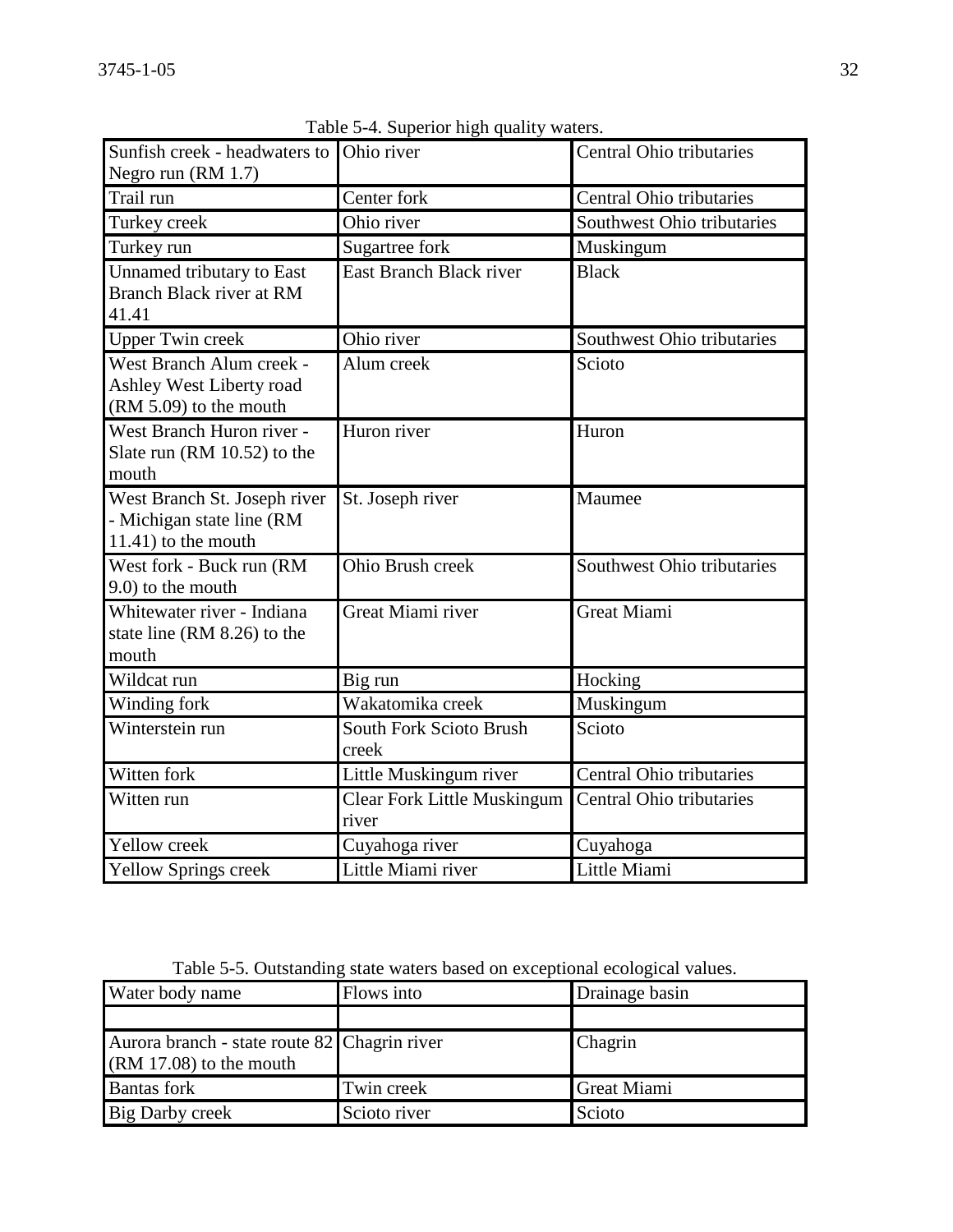| Captina creek - North/South<br>forks (RM 25.42) to state                                          | Ohio river             | Central Ohio tributaries |
|---------------------------------------------------------------------------------------------------|------------------------|--------------------------|
| route 7 (RM 0.70)<br>Chagrin river - Woodiebrook<br>road (RM 49.14) to state route<br>6 (RM 11.1) | Lake Erie              | Chagrin                  |
| Conneaut creek - state line<br>$(RM 23.83)$ to the mouth                                          | Lake Erie              | Ashtabula                |
| Cuyahoga river - Troy-Burton Lake Erie<br>township line (RM 83.9) to<br>U.S. route 14 (RM 60.75)  |                        | Cuyahoga                 |
| Deer creek - Deer creek dam<br>$(RM 23.89)$ to the mouth                                          | Scioto river           | Scioto                   |
| East Branch Chagrin river -<br>Heath road (RM 14.49) to the<br>mouth                              | Chagrin river          | Chagrin                  |
| Fish creek - Indiana state line<br>$(RM 5.57)$ to the mouth                                       | St. Joseph river       | Maumee                   |
| Grand river - state route 322<br>(RM 67.08) to U.S. route 20<br>(RM 5.67)                         | Lake Erie              | Grand                    |
| Greenville creek - Indiana<br>state line (RM 34.48) to the<br>mouth                               | Stillwater river       | <b>Great Miami</b>       |
| Kokosing river                                                                                    | Walhonding river       | Muskingum                |
| Little Beaver creek                                                                               | Ohio river             | Little Beaver creek      |
| Little Darby creek                                                                                | <b>Big Darby creek</b> | Scioto                   |
| Little Miami river                                                                                | Ohio river             | Little Miami             |
| Middle Fork Little Beaver<br>creek - Middle run (RM 8.57)<br>to the mouth                         | Little Beaver creek    | Little Beaver creek      |
| North Branch Kokosing river                                                                       | Kokosing river         | Muskingum                |
| North Fork Little Beaver<br>creek - Pennsylvania state line<br>$(RM 7.75)$ to the mouth           | Little Beaver creek    | Little Beaver creek      |
| North Fork Little Miami river Little Miami river                                                  |                        | Little Miami             |
| North Fork Paint creek -<br>Compton creek (RM 24.57) to<br>the mouth                              | Paint creek            | Scioto                   |
| Olentangy river - Delaware<br>dam (RM 32.35) to Old<br>Wilson Bridge road (RM<br>11.45)           | Scioto river           | Scioto                   |

Table 5-5. Outstanding state waters based on exceptional ecological values.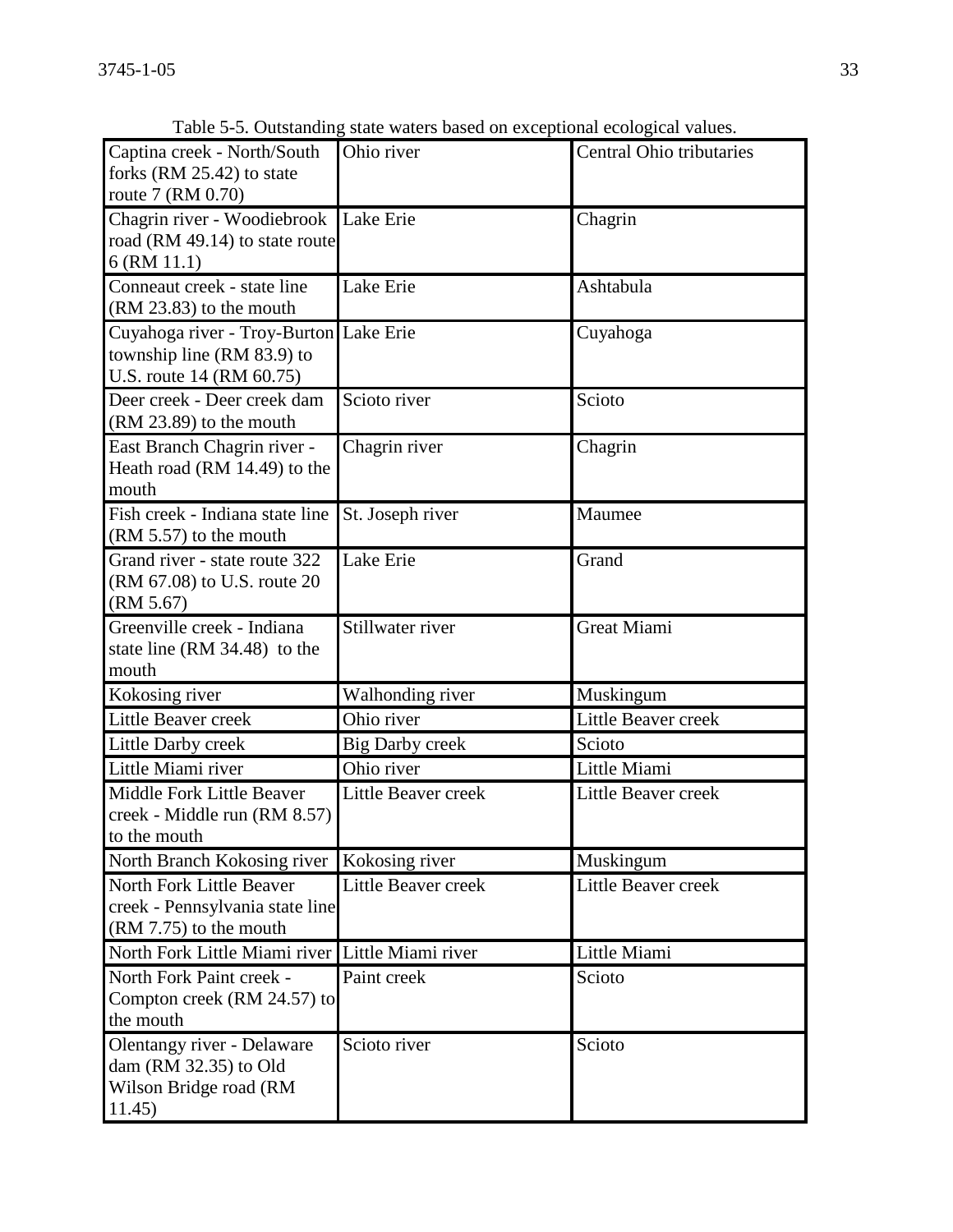| Paint creek - Rocky fork (RM<br>37.12) to North fork (RM<br>3.80                                              | Scioto river            | Scioto              |
|---------------------------------------------------------------------------------------------------------------|-------------------------|---------------------|
| Pleasant run                                                                                                  | <b>Big Darby creek</b>  | Scioto              |
| Rocky fork                                                                                                    | Licking river           | Muskingum           |
| Salt creek                                                                                                    | Scioto river            | Scioto              |
| Sandusky river - U.S. route 30 Lake Erie<br>(RM 82.1) to Roger Young<br>Memorial park in Fremont<br>(RM 16.6) |                         | Sandusky            |
| Scioto Brush Creek -<br>McCullough creek (RM<br>$10.20$ ) to the mouth                                        | Scioto river            | Scioto              |
| South Fork Scioto Brush<br>creek - Shawnee creek (RM<br>8.30) to the mouth                                    | Scioto Brush creek      | Scioto              |
| Stillwater river - Riffle road<br>(RM 55.90) to the Englewood<br>dam (RM 9.01)                                | Great Miami river       | <b>Great Miami</b>  |
| Twin creek                                                                                                    | Great Miami river       | <b>Great Miami</b>  |
| Unnamed tributary to East<br>Branch Black river at RM<br>39.06                                                | East Branch Black river | <b>Black</b>        |
| Vermilion river - Southwest<br>branch (RM $47.66$ ) to state<br>route 2 (RM 3.15)                             | Lake Erie               | Vermilion           |
| Wakatomika creek                                                                                              | Muskingum river         | Muskingum           |
| Walhonding river                                                                                              | Tuscarawas river        | Muskingum           |
| West Fork Little Beaver creek<br>- Brush creek (RM 15.99) to<br>the mouth                                     | Little Beaver creek     | Little Beaver creek |

Table 5-5. Outstanding state waters based on exceptional ecological values.

| Table 5-6. Outstanding state waters based on exceptional recreational values. |  |  |  |  |
|-------------------------------------------------------------------------------|--|--|--|--|
|-------------------------------------------------------------------------------|--|--|--|--|

| Water body name                                                                                  | Flows into        | Drainage basin |
|--------------------------------------------------------------------------------------------------|-------------------|----------------|
|                                                                                                  |                   |                |
| Cuyahoga river - Sand run<br>(RM 39.12) to Rockside road<br>(RM 13.13)                           | Lake Erie         | Cuyahoga       |
| Maumee river - Indiana state<br>line $(RM 108.1)$ to the U.S.<br>route $25$ bridge (RM $15.05$ ) | <b>Maumee Bay</b> | Maumee         |